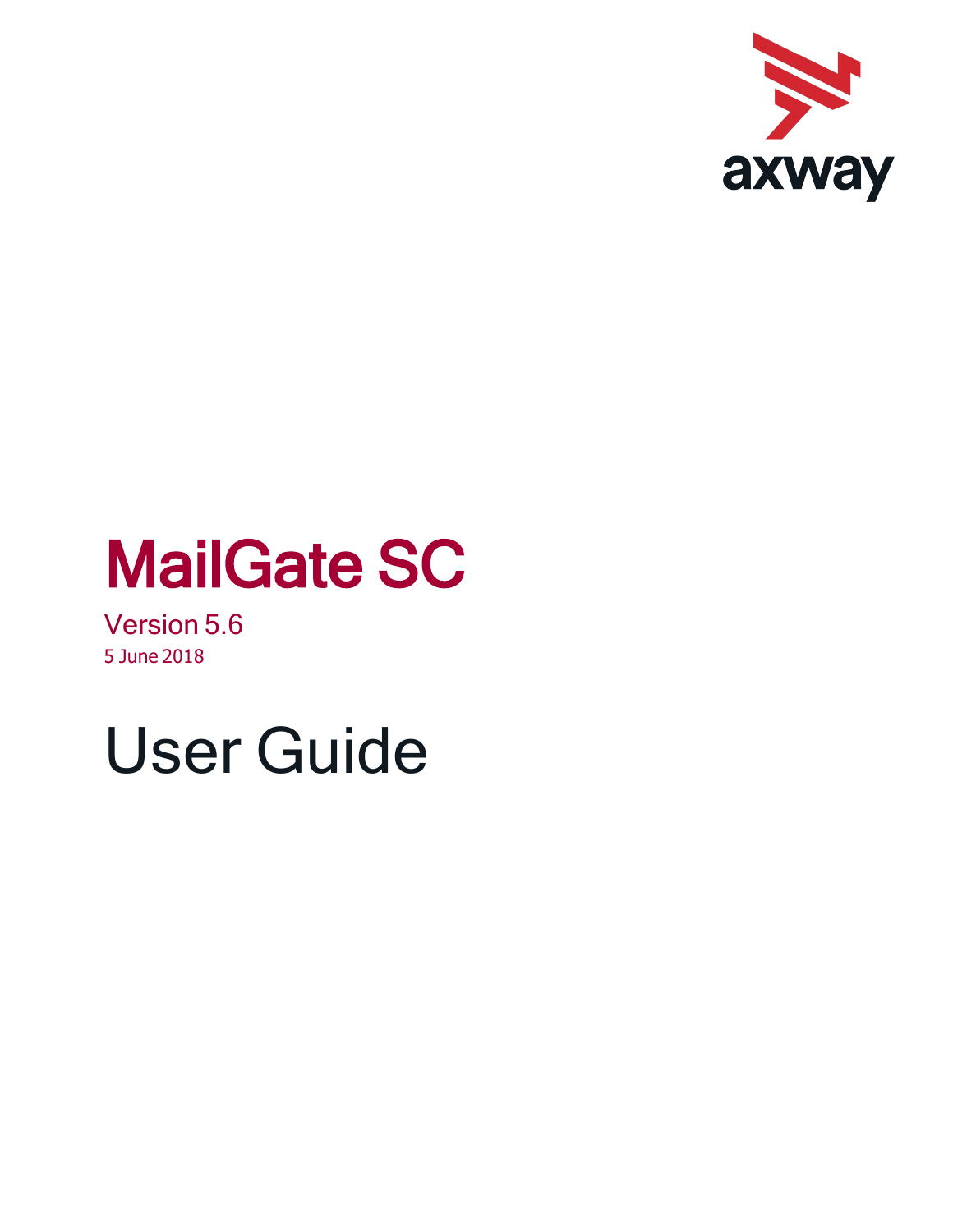

Copyright © 2018 Axway

All rights reserved.

This documentation describes the following Axway software:

Axway MailGate SC 5.6

No part of this publication may be reproduced, transmitted, stored in a retrieval system, or translated into any human or computer language, in any form or by any means, electronic, mechanical, magnetic, optical, chemical, manual, or otherwise, without the prior written permission of the copyright owner, Axway.

This document, provided for informational purposes only, may be subject to significant modification. The descriptions and information in this document may not necessarily accurately represent or reflect the current or planned functions of this product. Axway may change this publication, the product described herein, or both. These changes will be incorporated in new versions of this document. Axway does not warrant that this document is error free.

Axway recognizes the rights of the holders of all trademarks used in its publications.

The documentation may provide hyperlinks to third-party web sites or access to third-party content. Links and access to these sites are provided for your convenience only. Axway does not control, endorse or guarantee content found in such sites. Axway is not responsible for any content, associated links, resources or services associated with a third-party site.

Axway shall not be liable for any loss or damage of any sort associated with your use of third-party content.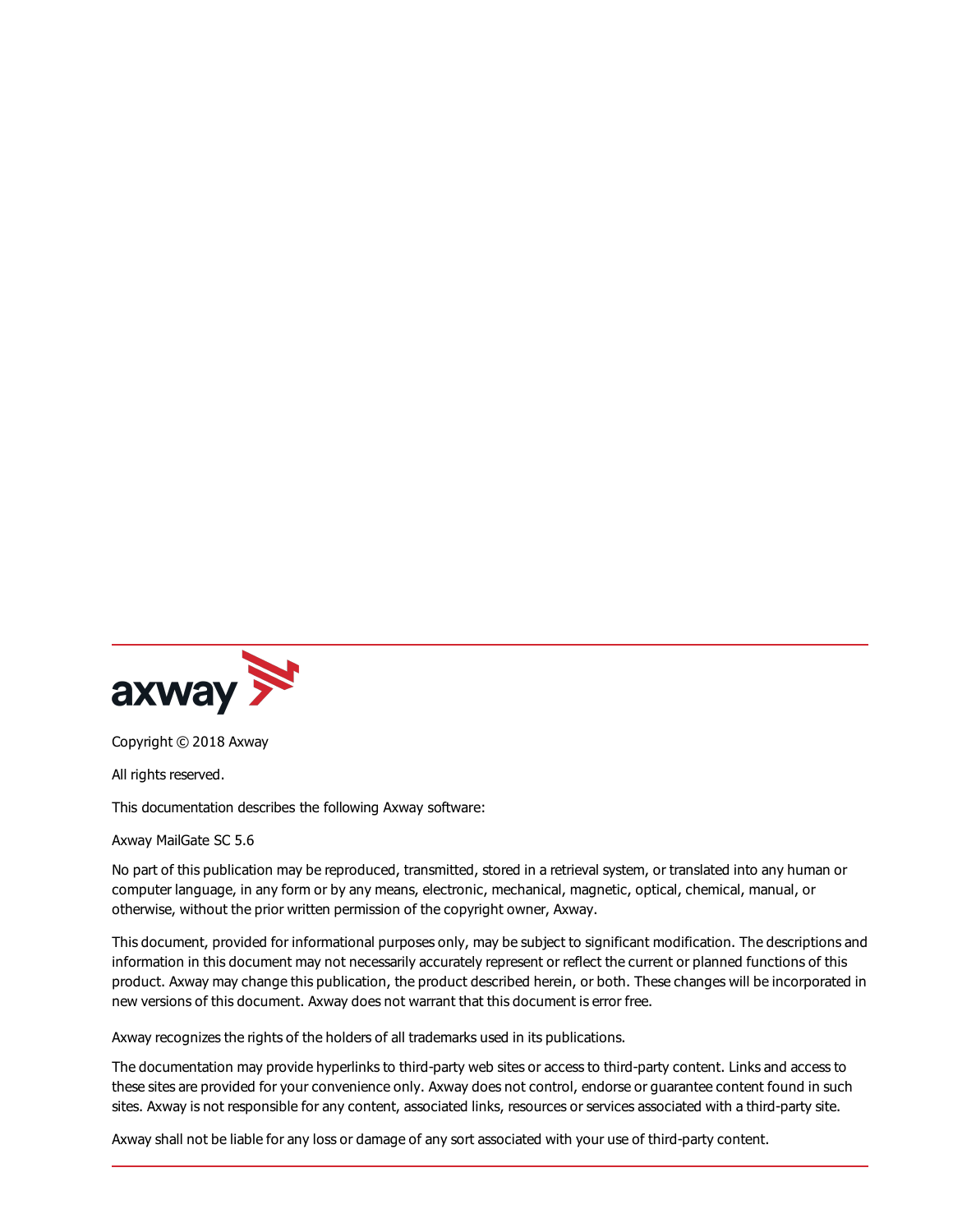# **Contents**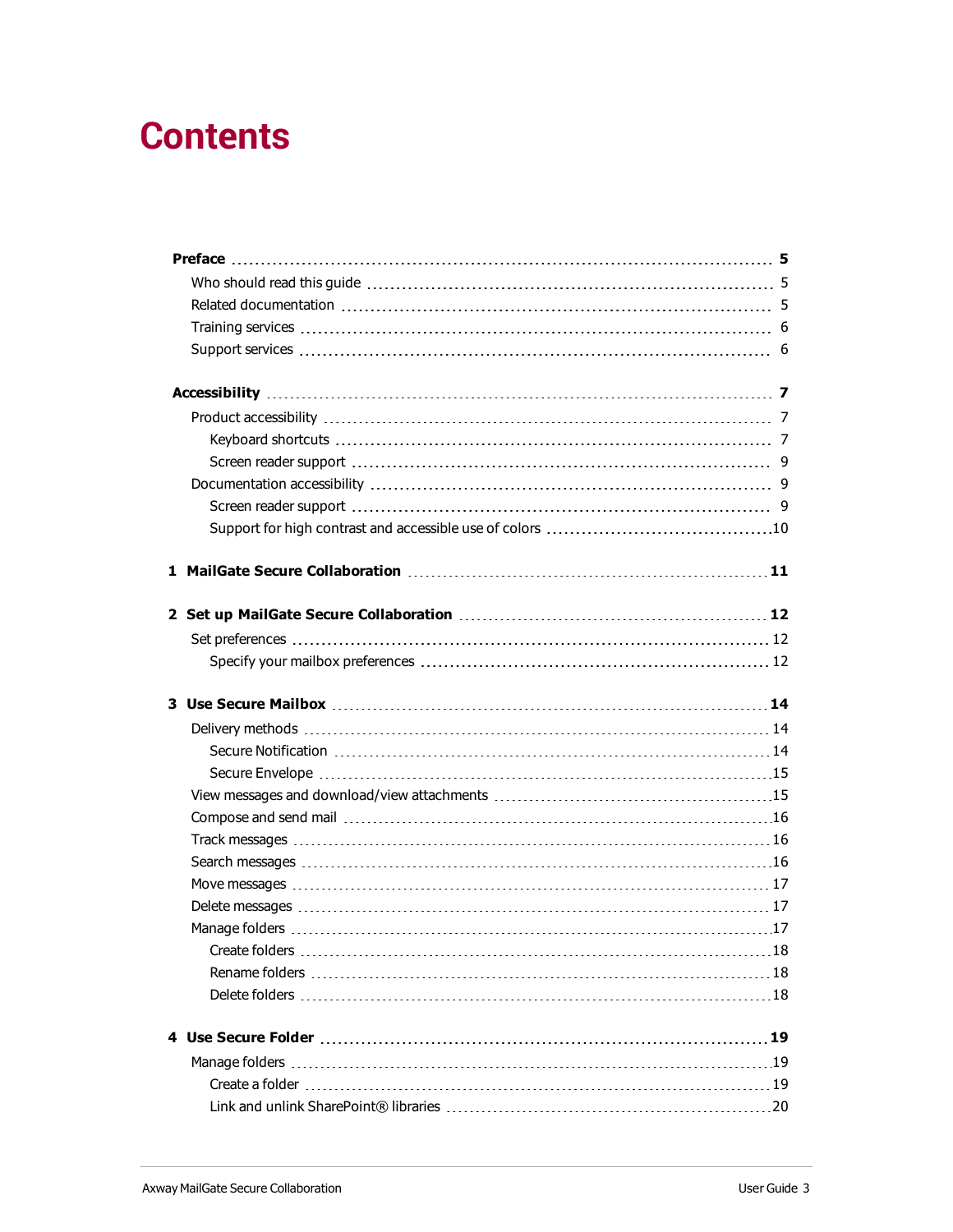|  | 21 |
|--|----|
|  |    |
|  |    |
|  |    |
|  |    |
|  |    |
|  |    |
|  |    |
|  |    |
|  |    |
|  |    |
|  |    |
|  |    |
|  | 25 |
|  | 25 |
|  | 25 |

[Manage blocked senders](#page-25-0) [26](#page-25-0)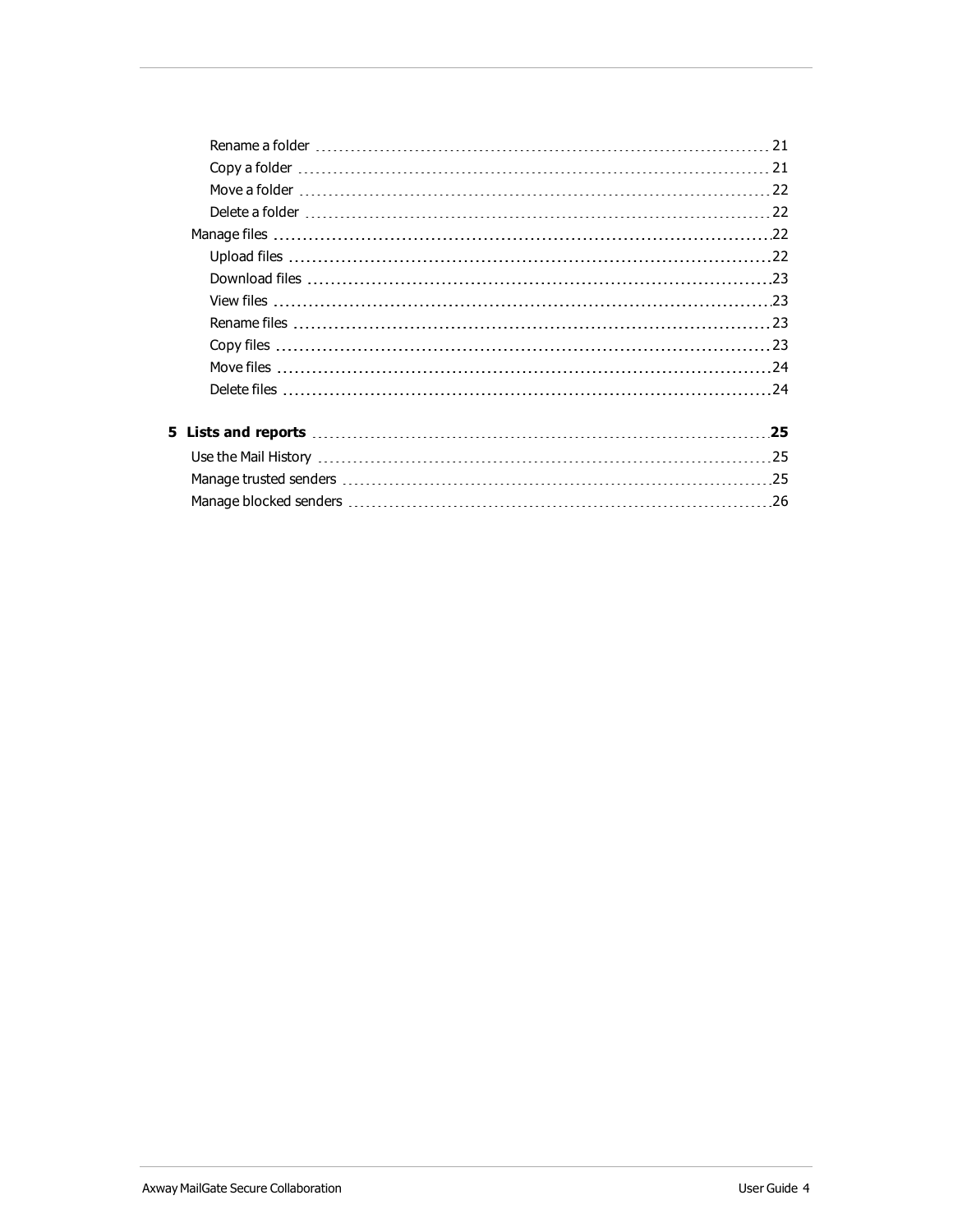# <span id="page-4-0"></span>**Preface**

The MailGate SC User Guide provides information about how to set your preferences and how to use the features of Secure Mailbox and Secure Folder.

# <span id="page-4-1"></span>**Who should read this guide**

This document is intended for users who want to access Axway MailGate SC through a web browser. It assumes that the reader is familiar with using a web browser. Users of this guide include:

- <sup>l</sup> Employees of companies using MailGate SC for secure email delivery and secure file sharing
- <sup>l</sup> IT personnel who are responsible for configuring and administering an organization's email system, including MailGate SC

# <span id="page-4-2"></span>**Related documentation**

The MailGate SC documentation set includes the following guides:

- MailGate SC Setup and Maintenance Guide
	- This guide provides information about initial and on-going configuration and maintenance of MailGate SC appliances.
- MailGate SC Administrator Guide

This guide describes how to configure, operate and maintain MailGate SC from the MailGate SC user interface.

• MailGate SC User Guide

This guide provides information about how to use the Secure Collaboration component of MailGate, which comprises two elements: Secure Mailbox and Secure Folder.

• MailGate SC Developer Guide

This guide provides information to help developers create customizations for MailGate SC.

• MailGate SC Release Notes

This guide provides information about MailGate SC, including information about new features, fixed issues, known issues, and upgrading.

• MailGate SC RESTful API Guide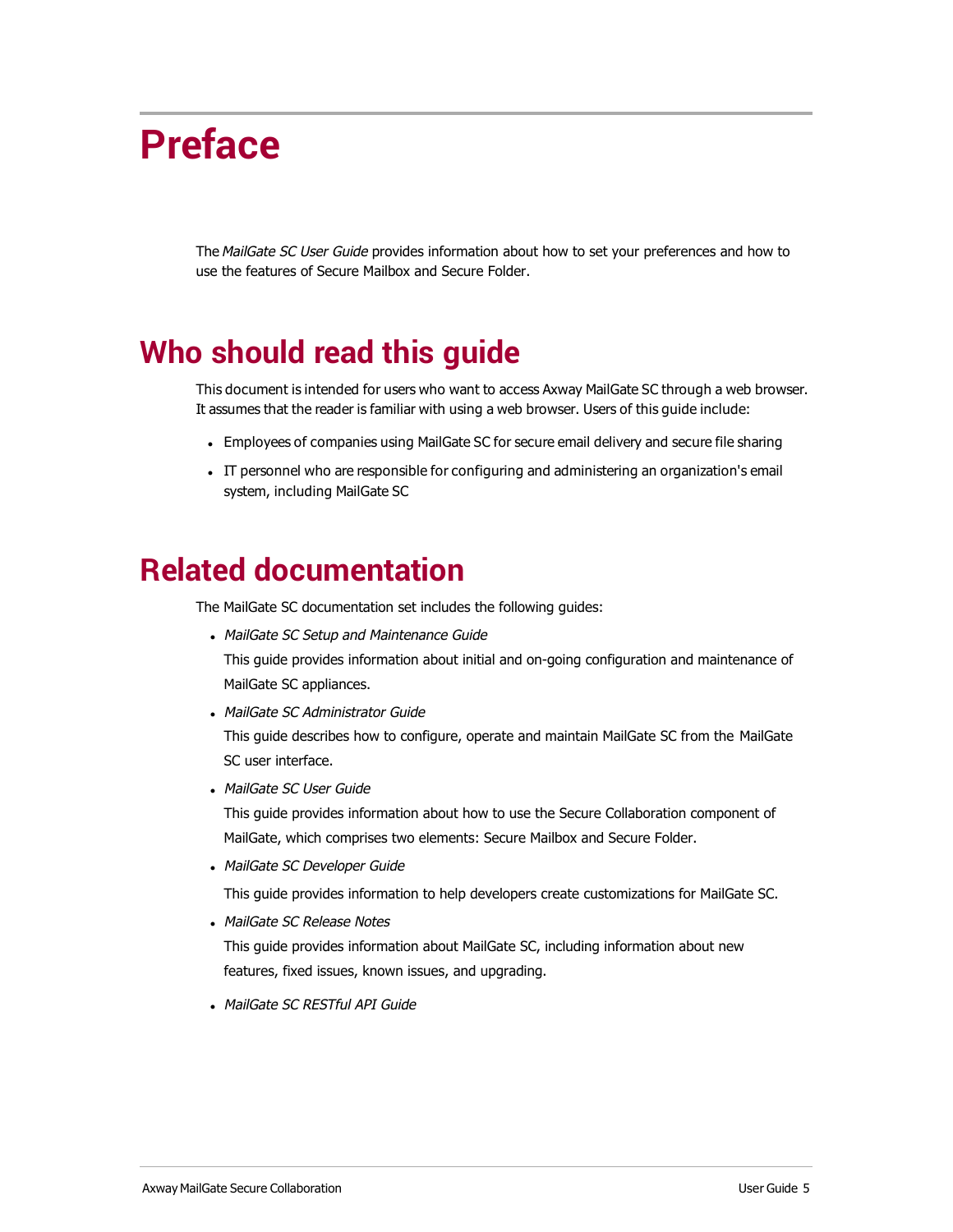This guide provides information about MailGate's RESTful API, including reference information.

• MailGate Secure Collaboration Add-in 2.0 for Microsoft Outlook Third Party Licenses

This document lists the third party and open source licenses and/or copyrights that are flowed through to the end user(s).

• MailGate Secure Collaboration Add-in 2.0 for Microsoft Outlook User Guide

This guide describes how to use the Axway Secure Collaboration Add-in for Microsoft<sup>®</sup> Outlook $<sup>®</sup>$ . It includes information about how to work with files in Secure Mailbox and</sup> DropZone from your Outlook.

• MailGate Secure Collaboration Add-in 2.0 for Microsoft Outlook Installation Guide

This guide provides information about installing the MailGate Secure Collaboration Add-in 2.0 for Microsoft Outlook.

• DropZone Sync Client Third Party Licenses

This document lists the third party and open source licenses and/or copyrights that are flowed through to the end user(s).

• DropZone Sync Client User Guide

This guide provides information about using the DropZone Sync Client status window, troubleshooting and repairing DropZone issues, and uninstalling the DropZone client.

• DropZone Sync Client Installation Guide

This guide provides prerequisites, planning, and deployment information for installing the DropZone Sync Client.

All Axway documentation is available on Axway Sphere at [support.axway.com](https://support.axway.com/) (login required).

# <span id="page-5-0"></span>**Training services**

Axway offers training across the globe, including on-site instructor-led classes and self-paced online learning. For details, go to<http://www.axway.com/support-services/training>.

## <span id="page-5-1"></span>**Support services**

The Axway Global Support team provides worldwide 24 x 7 support for customers with active support agreements.

Email [support@axway.com](mailto:support@axway.com?subject=Interchange 5.12) or visit Axway Sphere at<https://support.axway.com/>(login required).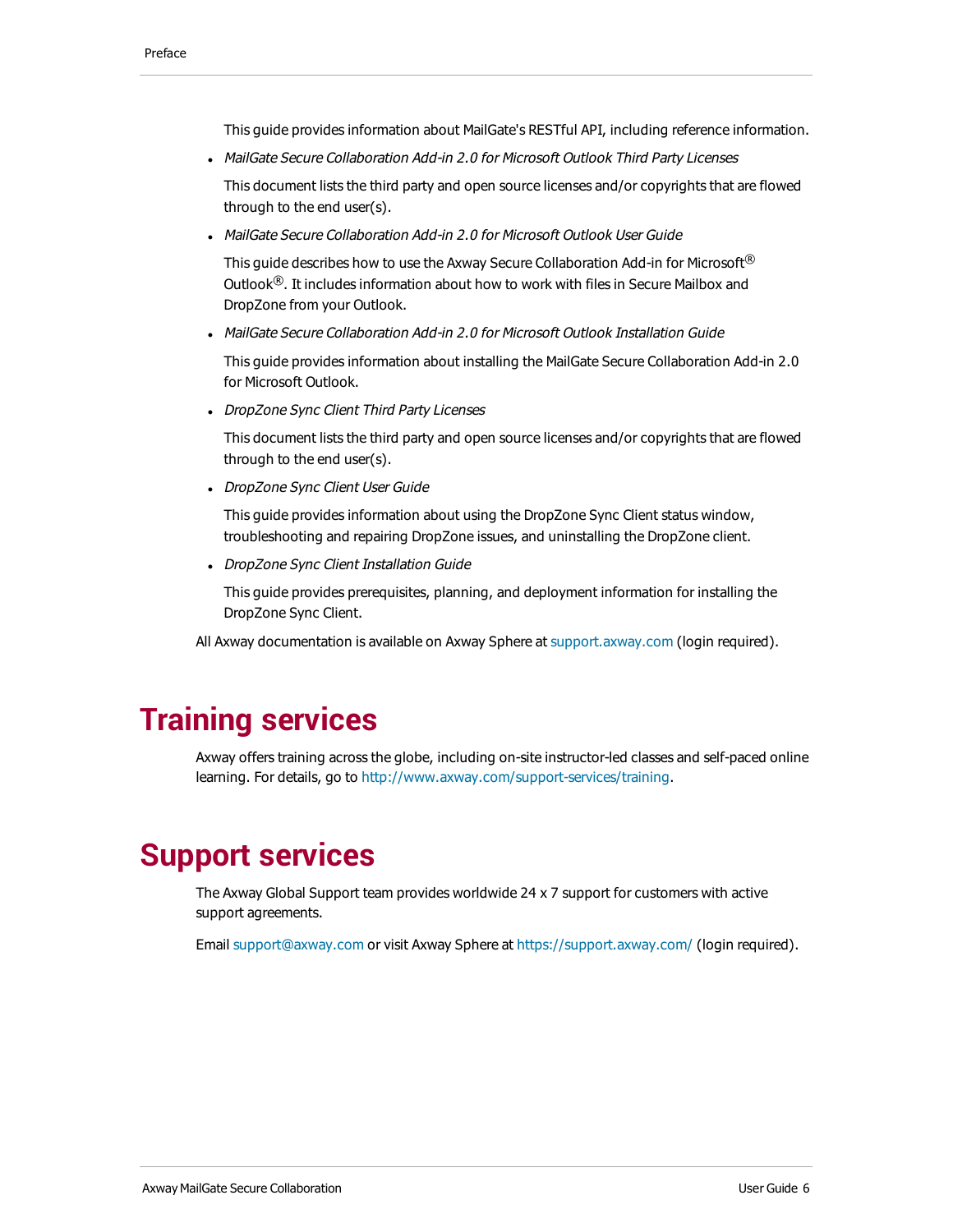# <span id="page-6-0"></span>**Accessibility**

Axway strives to create accessible products and documentation for users. The following describes the accessibility features of MailGate SC and its documentation.

# <span id="page-6-1"></span>**Product accessibility**

MailGate SC has the following accessibility features:

- [Keyboard shortcuts](#page-6-2) on page 7
- <span id="page-6-2"></span>• [Screen reader support](#page-8-0) on page 9

# **Keyboard shortcuts**

MailGate SC has keyboard shortcuts for navigating the user interface and performing actions.

**Note** To use shortcuts with JAWS, turn off the virtual PC cursor. For more information, see [Screen reader support](#page-8-0) on page 9.

The following table lists keyboard shortcuts you can use instead of mouse actions to perform actions in the MailGate SC End User Web Interface. The browser may have additional keyboard shortcuts; check the browser user documentation for more information.

#### *Application*

| To do this       | <b>Press</b>                                          |
|------------------|-------------------------------------------------------|
| Ctrl+Right Arrow | Go to the next tab section on the page                |
| Ctrl+Left Arrow  | Go to the previous tab section on the page            |
| <b>Esc</b>       | Close the current tab section<br>Close dialog windows |
|                  | Displays a list of all keyboard shortcuts             |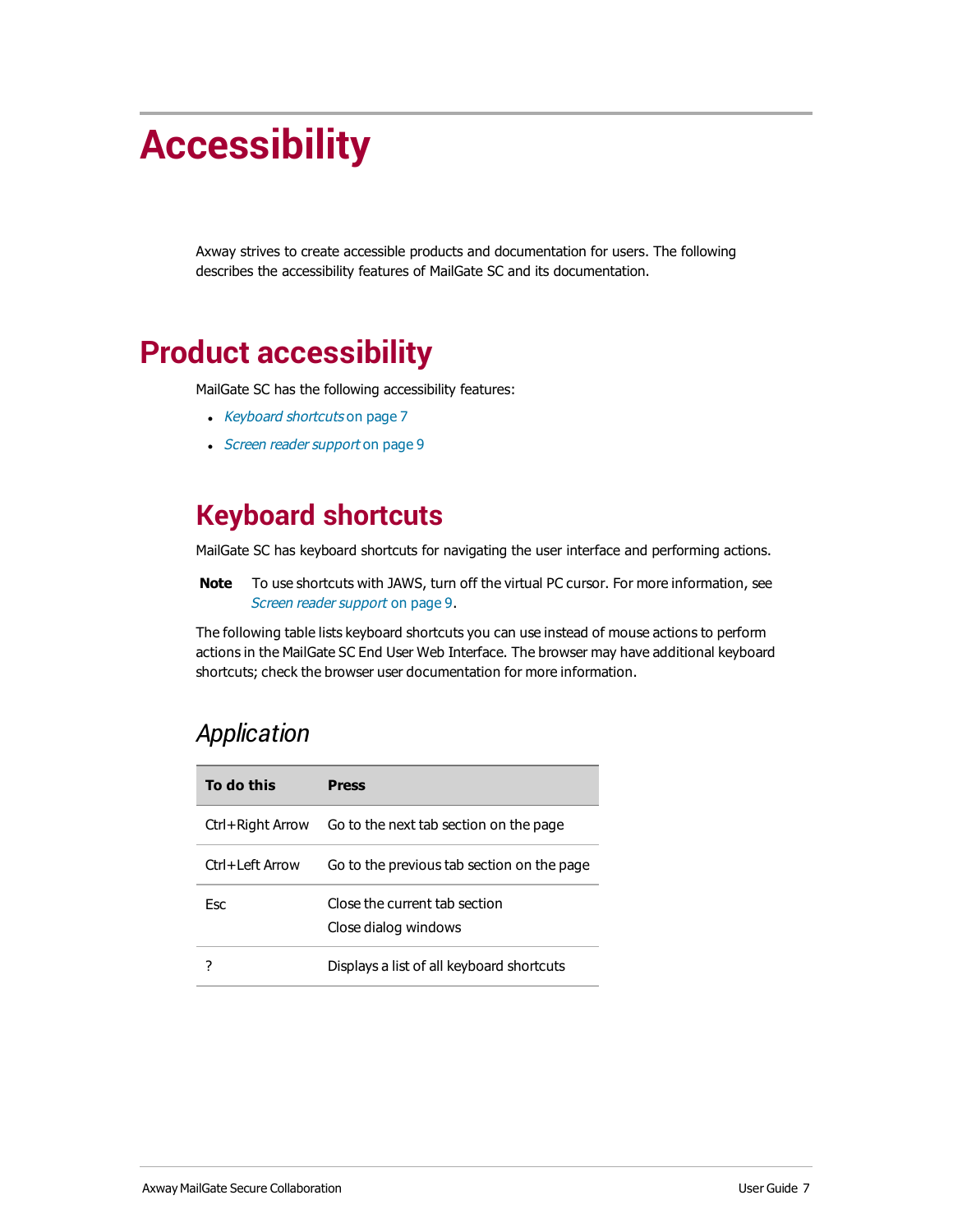#### *Go To*

| To do this | <b>Press</b>                 |
|------------|------------------------------|
| g then r   | Go to the Secure Folder tab  |
| g then i   | Go to the Inbox tab          |
| g then s   | Go to the Sent tab           |
| g then d   | Go to the Drafts tab         |
| g then f   | Go to the Manage Folders tab |
| g then p   | Go to the Preferences tab    |
| g then h   | Go to the Mail History tab   |

#### *Selection*

| To do this | <b>Press</b>                             |
|------------|------------------------------------------|
|            | Down Arrow Go to the next item in a list |
| Up Arrow   | Go to the previous item in a list        |

#### *Files and Folders*

| To do this Press |                  |
|------------------|------------------|
| u                | Upload a file    |
| F5.              | Refresh the page |

## *Mailbox*

| To do this Press |                   |
|------------------|-------------------|
|                  | Compose a message |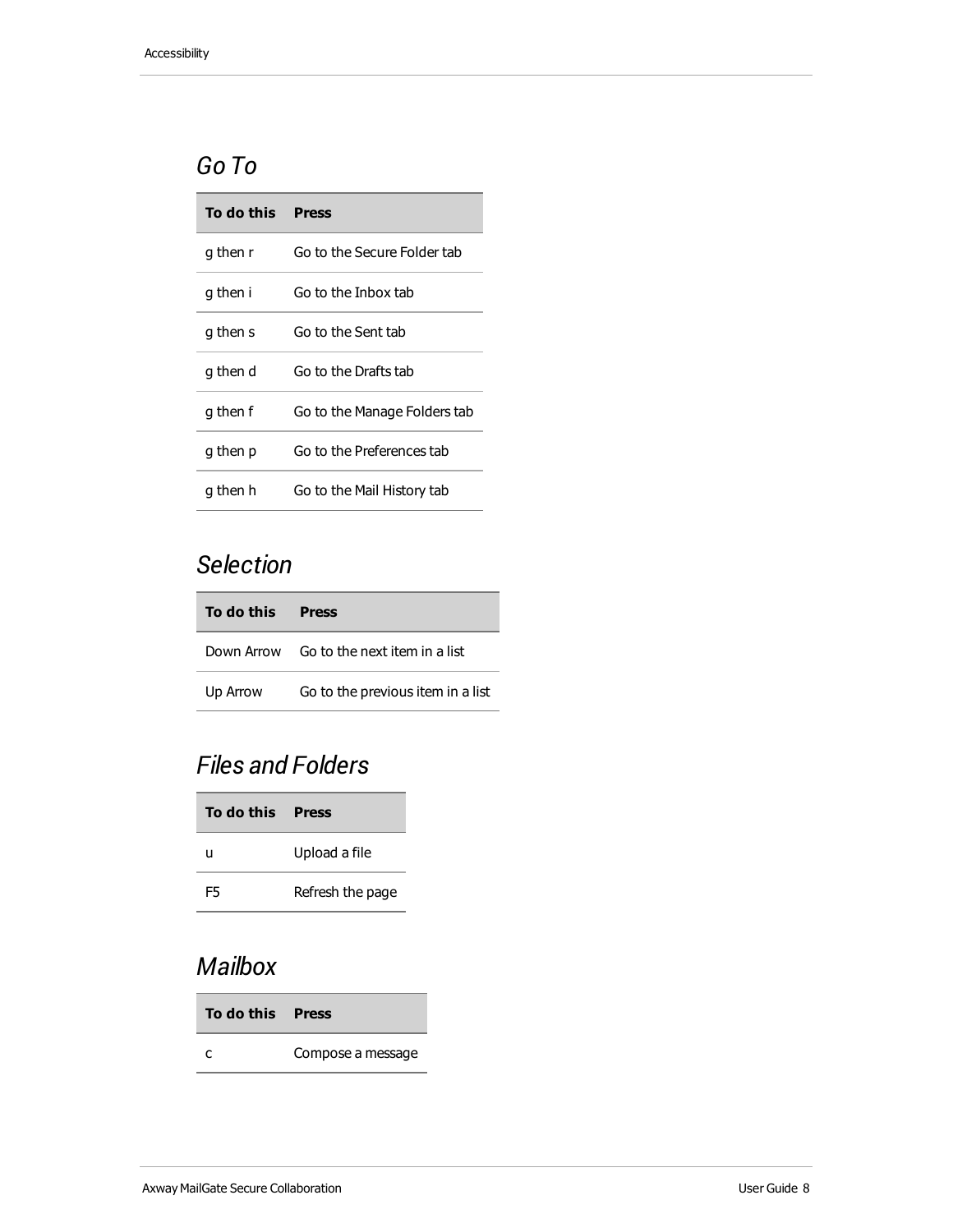<span id="page-8-0"></span>**Note** On the Compose Mail page in Internet Explorer, use the spacebar to invoke the **Attach Files** button when focused.

#### **Screen reader support**

Visually impaired users can use screen reader applications with the MailGate End user Web Interface. The MailGate End User Web Interface has passed accessibility validation for visually impaired users with JAWS (Jobs Access with Speech). JAWS is a computer screen reader program for Microsoft Windows that enables blind and visually impaired users to read the screen with a text-to-speech output or by a refreshable Braille display.

You do not need to change the screen reader setting for use with the End User Web Interface. By default, the JAWS key is the Insert key. To use the arrow keys and keyboard shortcuts with MailGate, turn off the JAWS virtual cursor (by pressing the JAWS key + Z) or use the JAWS Pass Key Through command.

Use the following techniques in the Mailbox folders:

- Open a Secure Mailbox folder from the screen reader Links list.
- Select the check box for a message so that you can move or delete it.
- To find a message, either find the subject in the Links list or use the Tab key to visit each subject link.
- <sup>l</sup> To attach a file to a new message using Internet Explorer, focus on the **Attach Files** button and press the spacebar once or twice until you hear that the Choose File to Upload dialog window is open.

You must use the arrow keys to navigate through remote folders and some specific keyboard shortcuts to perform actions on files, so you must turn off the JAWS virtual cursor or use the JAWS Pass Key Through command.

## <span id="page-8-1"></span>**Documentation accessibility**

The product documentation provides the following accessibility features:

- <span id="page-8-2"></span>• [Screen reader support](#page-8-2) on page 9
- [Support for high contrast and accessible use of colors](#page-9-0) on page 10

#### **Screen reader support**

- Alternative text is provided for images whenever necessary.
- The PDF documents are tagged to provide a logical reading order.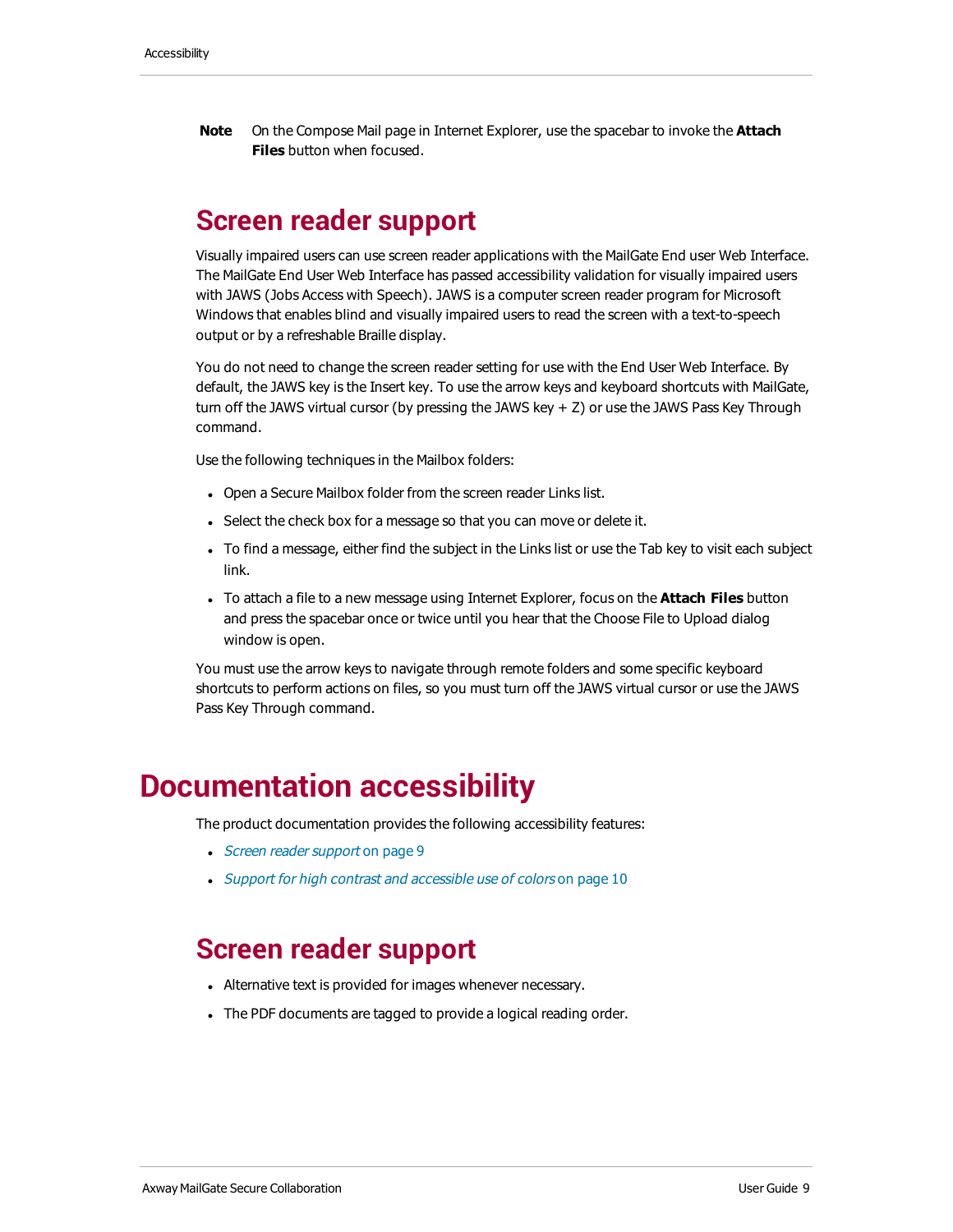# <span id="page-9-0"></span>**Support for high contrast and accessible use of colors**

- The documentation can be used in high-contrast mode.
- There is sufficient contrast between the text and the background color.
- The graphics have the right level of contrast and take into account the way color-blind people perceive colors.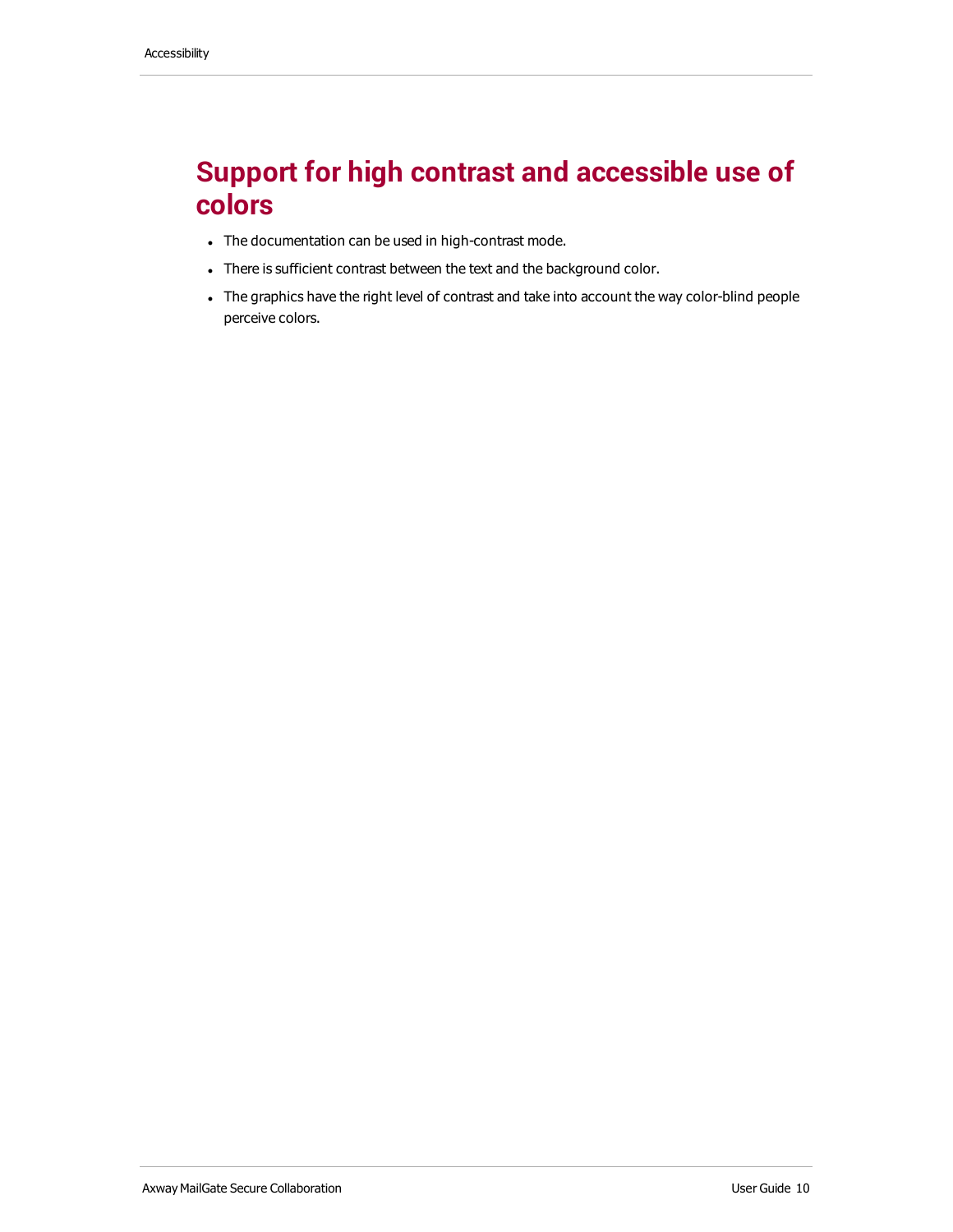# <span id="page-10-0"></span>**MailGate Secure Collaboration**

The MailGate SC User Guide introduces you to the Secure Collaboration component of MailGate, which comprises two elements: Secure Mailbox and Secure Folder.

- Secure Mailbox is a secure email delivery solution that gives you the reliability and privacy not possible in most email clients. Secure Mailbox lets you send and receive messages and files securely and track their delivery statuses.
- Secure Folder enables registered users to share files and documents through interaction with other internal and external collaborators from the MailGate end user UI.

Contact your MailGate Administrator to register for either of these capabilities.

**1**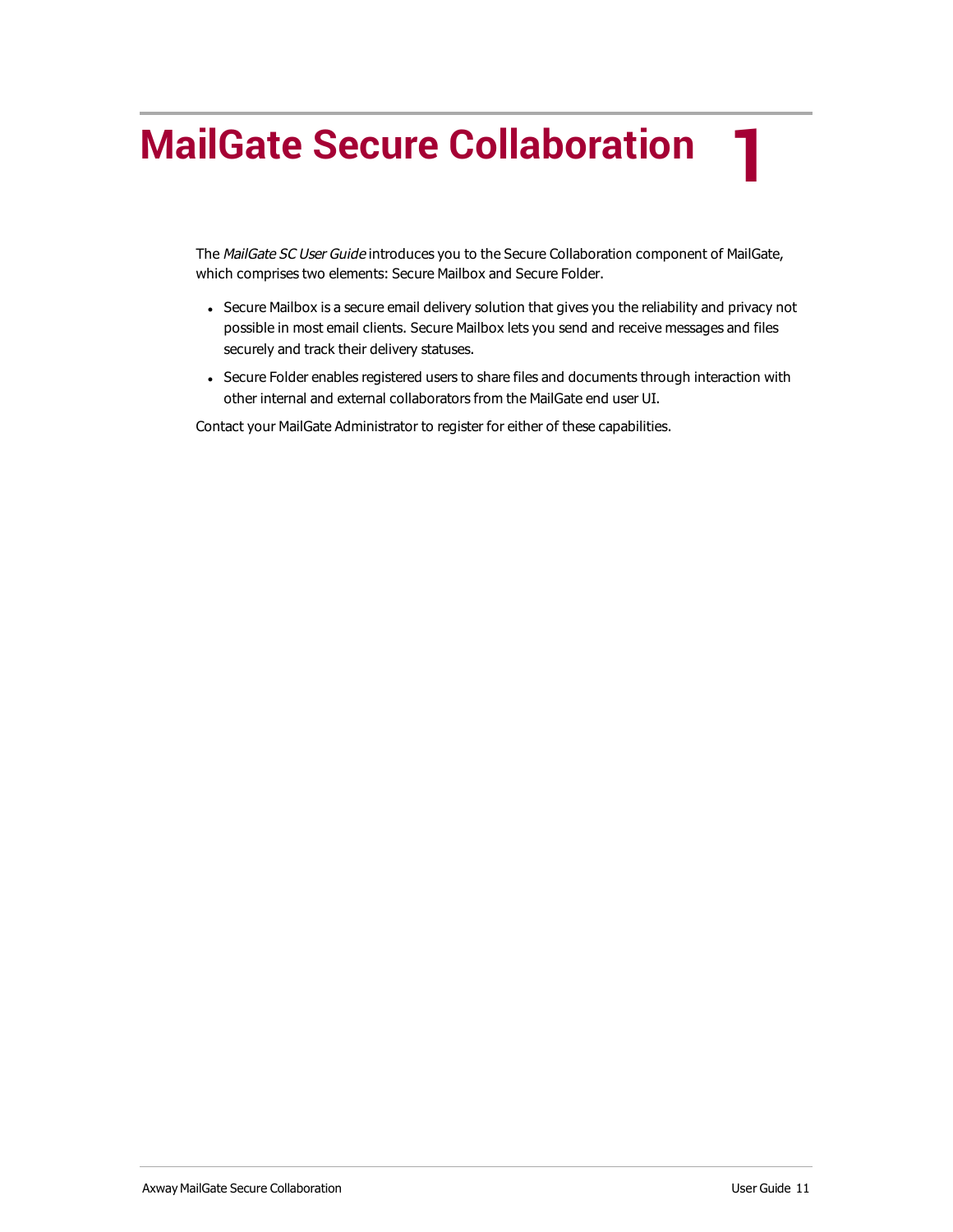# <span id="page-11-0"></span>**Set up MailGate Secure Collaboration**

This chapter provides instructions for configuring your Secure Collaboration email preferences.

# <span id="page-11-1"></span>**Set preferences**

When you log into Secure Collaboration, you can set your preferences for the following options:

- First and last name
- Password hint
- Language preference
- Change password
- Security image selection
- Redirect action after sending message Allows you to be redirected to the Sent Folder or to the Sent Confirmation Page once a message is sent.
- What type of notifications should be sent (HTML or text)
- Whether you want to be notified when recipients view a message
- Reporting and spam protection

# <span id="page-11-2"></span>**Specify your mailbox preferences**

To change preferences, log into your mailbox and click on the **Preferences** link located in the right upper-hand corner of the screen. If you are logging in for the first time, you might be redirected to the Preference page automatically, depending on your MailGate SC setup. MailGate SC options are set by your MailGate SC administrator, so some options described here may not be available to you.

- 1. Select your preferred language from the drop-down list.
- 2. (Optional) Change your password.
- 3. Select your security image.

The Security Image feature combats the threat presented by phishing. This ability is provided by a personal image that displays on the login page when you sign in. You can choose your own Security Image to associate with your Secure Mailbox account.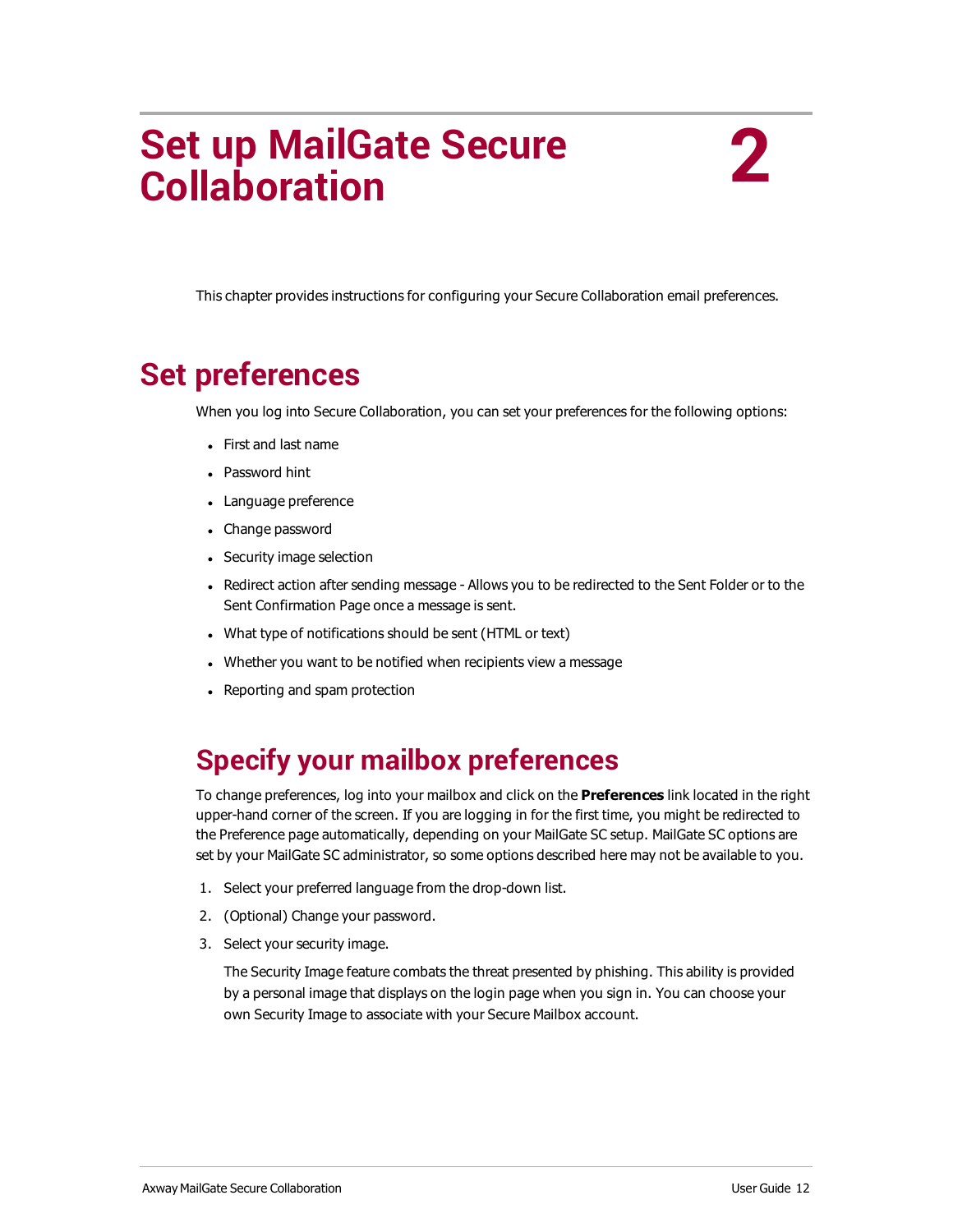You must enable cookies in your browser to use this feature. The next time you login from your computer, you should see the image you selected on the password page. If you see the security image you selected, enter your password and click **Log In**. If you do not see your security image, do not enter your password and immediately notify your MailGate SC administrator that you may be a victim of a phishing site.

- 4. Customize your secure messaging preferences or use the default settings.
- 5. Use the default settings for Reporting and Spam Protection or customize them.

If you select the radio button for **Custom spam protection**, additional options are displayed.

6. Click **Save**.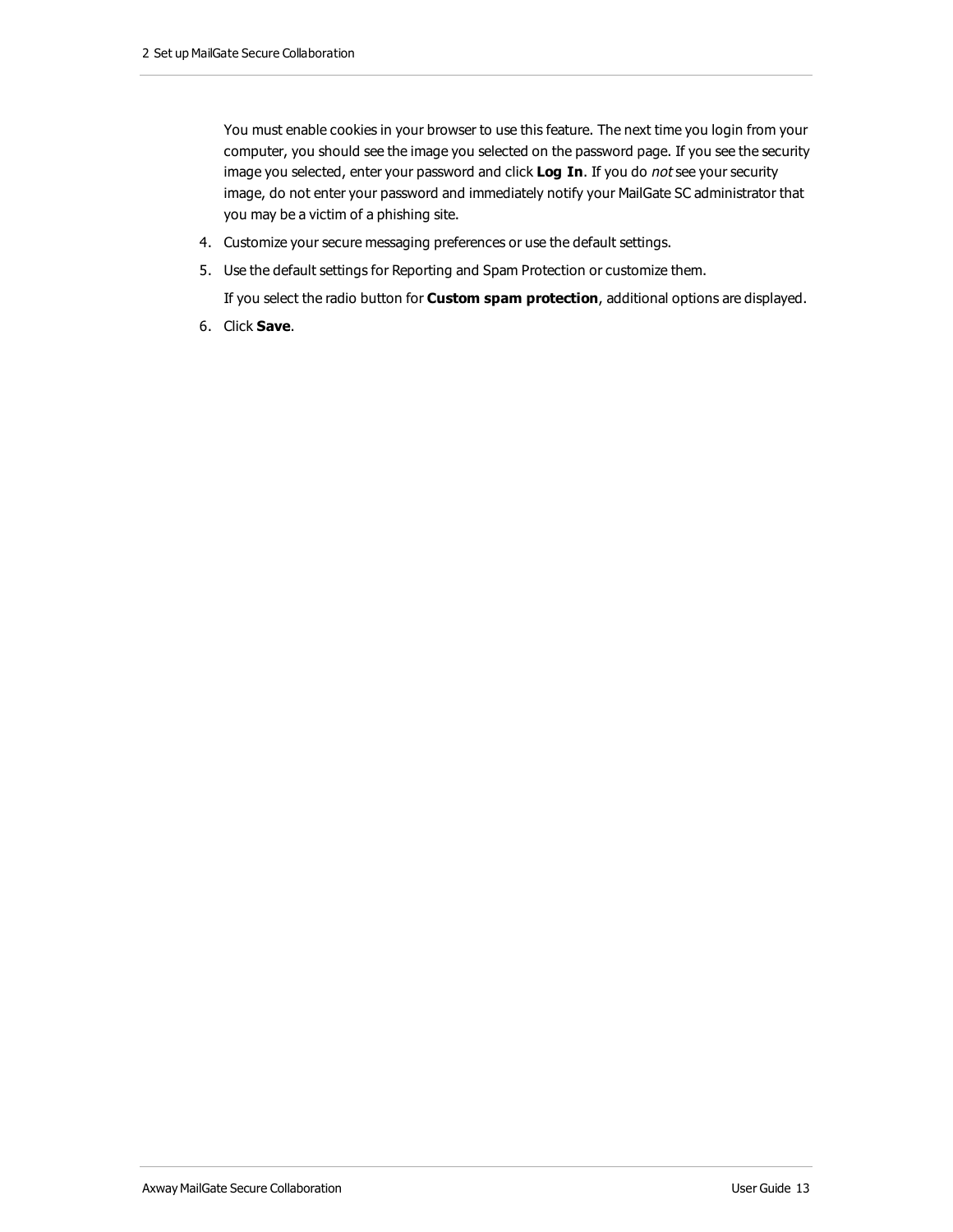# <span id="page-13-0"></span>**Use Secure Mailbox**

Use Secure Mailbox to send and receive messages and files that require security. With Secure Mailbox, you can be sure that your email correspondence is kept confidential. You can also create and manage folders and use various search filters to find specific messages that you have sent or received. A draft functionality is also available: When you compose a message, it will be saved at regular intervals in the Drafts folder and remain there until you send it.

This chapter includes the following sections:

- [Delivery methods](#page-13-1) on page 14
- [View messages and download/view attachments](#page-14-1) on page 15
- [Compose and send mail](#page-15-0) on page 16
- [Track messages](#page-15-1) on page 16
- [Search messages](#page-15-2) on page 16
- [Move messages](#page-16-0) on page 17
- [Delete messages](#page-16-1) on page 17
- [Manage folders](#page-16-2) on page 17

# <span id="page-13-1"></span>**Delivery methods**

The Secure Mailbox component offers the following message delivery methods:

- **[Secure Notification](#page-13-2) on page 14**
- [Secure Envelope](#page-14-0) on page 15

## <span id="page-13-2"></span>**Secure Notification**

When a secure message is sent to you, Secure Mailbox generates a notification and sends it to your email account. The notification contains a unique URL for the message, which you can see after successful authentication into your Secure Mailbox account. The actual message never leaves the MailGate server. Use the following procedure to view the message:

- 1. Click the secure URL contained inside the notification.
- 2. Enter your password on the newly opened page.
- 3. Click **Reply**, **Reply to All**, or **Forward** to reply to or forward the message.

Depending on how your administrator has set up MailGate, the **Reply**, **Reply to All**, and/or **Forward** options may not be available.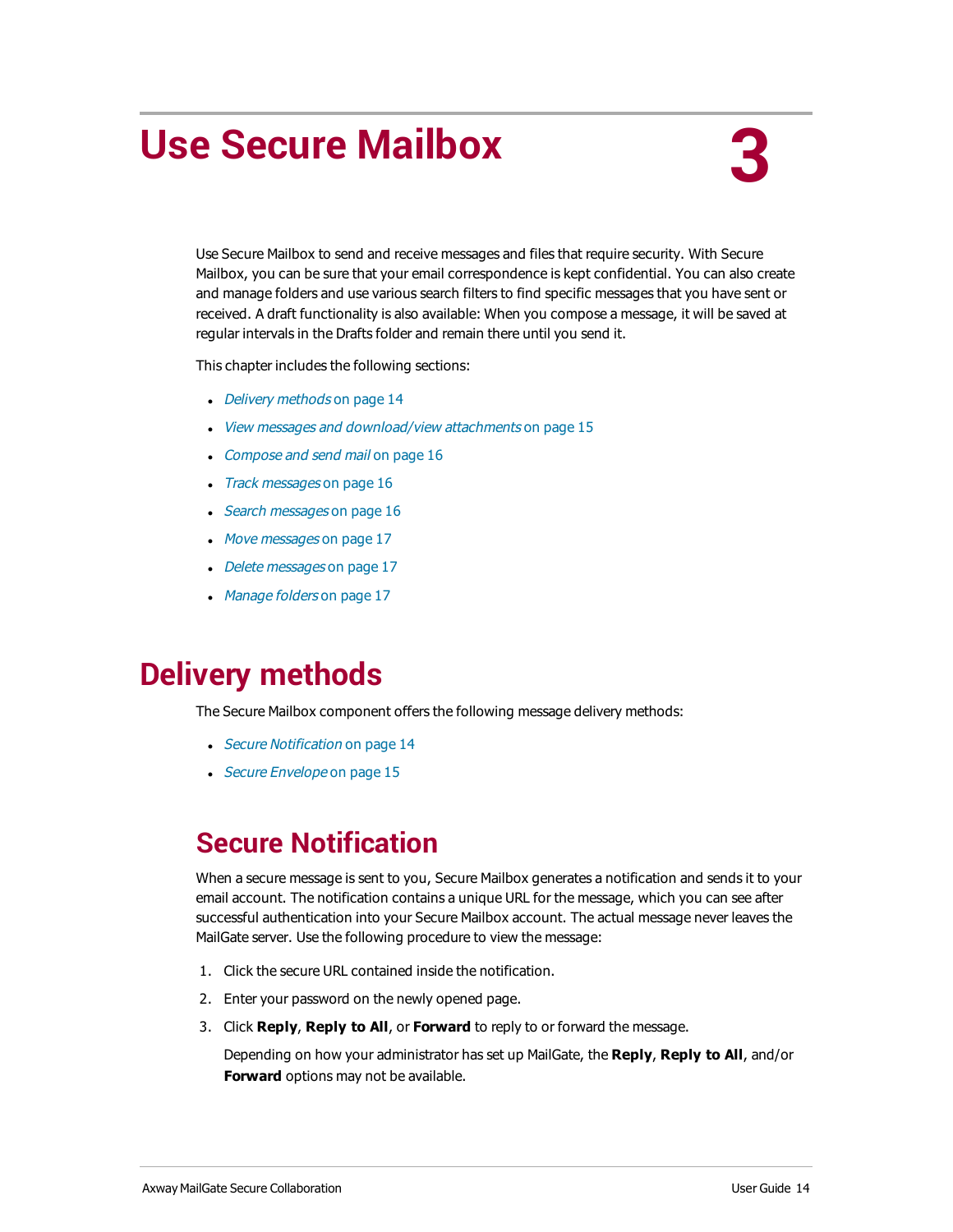## <span id="page-14-0"></span>**Secure Envelope**

You have access to Secure Envelope only if your administrator has set up MailGate for Secure Envelope delivery. Secure Envelope encapsulates any encrypted message content in an HTML attachment. To decrypt the message, you must open the HTML attachment using an Internet browser and enter your Secure Mailbox password. Secure Envelope supports both offline and online message viewing.

- 1. Open the message in your email client.
- 2. Download the HTML attachment containing the encrypted message.
- 3. Open the message in your browser.
- 4. Enter your Secure Mailbox password.

The HTML attachment is decrypted, and you can view the message.

# <span id="page-14-1"></span>**View messages and download/view attachments**

- 1. Click on the folder where the message is located, which is usually your Inbox folder.
- 2. Click on the message Subject.

The message is opened in a new tab.

- 3. (Optional) To download all attachments, click **Save All**.
- 4. (Optional) To download/view an attachment, click on the name of the attachment.

The ability to download or view an attachment is based on user permissions.

Viewing is supported only for non-password-protected document formats (Microsoft Office<sup>®</sup>, PDF, and text files) and images. Each attachment is viewed in a new dialog window.

5. (Optional) To download or print an attachment from the view dialog window, click the **Download** or **Print** buttons.

Secure Mailbox displays all messages sanitized to avoid execution of potentially harmful code that can be found in specifically forged messages.

To view an original message:

- 1. Click on the folder where the message is located, which is usually your Inbox folder.
- 2. Click on the message Subject.
- 3. Click on **Original Version**.

If the message is in HTML format, the original format will be displayed.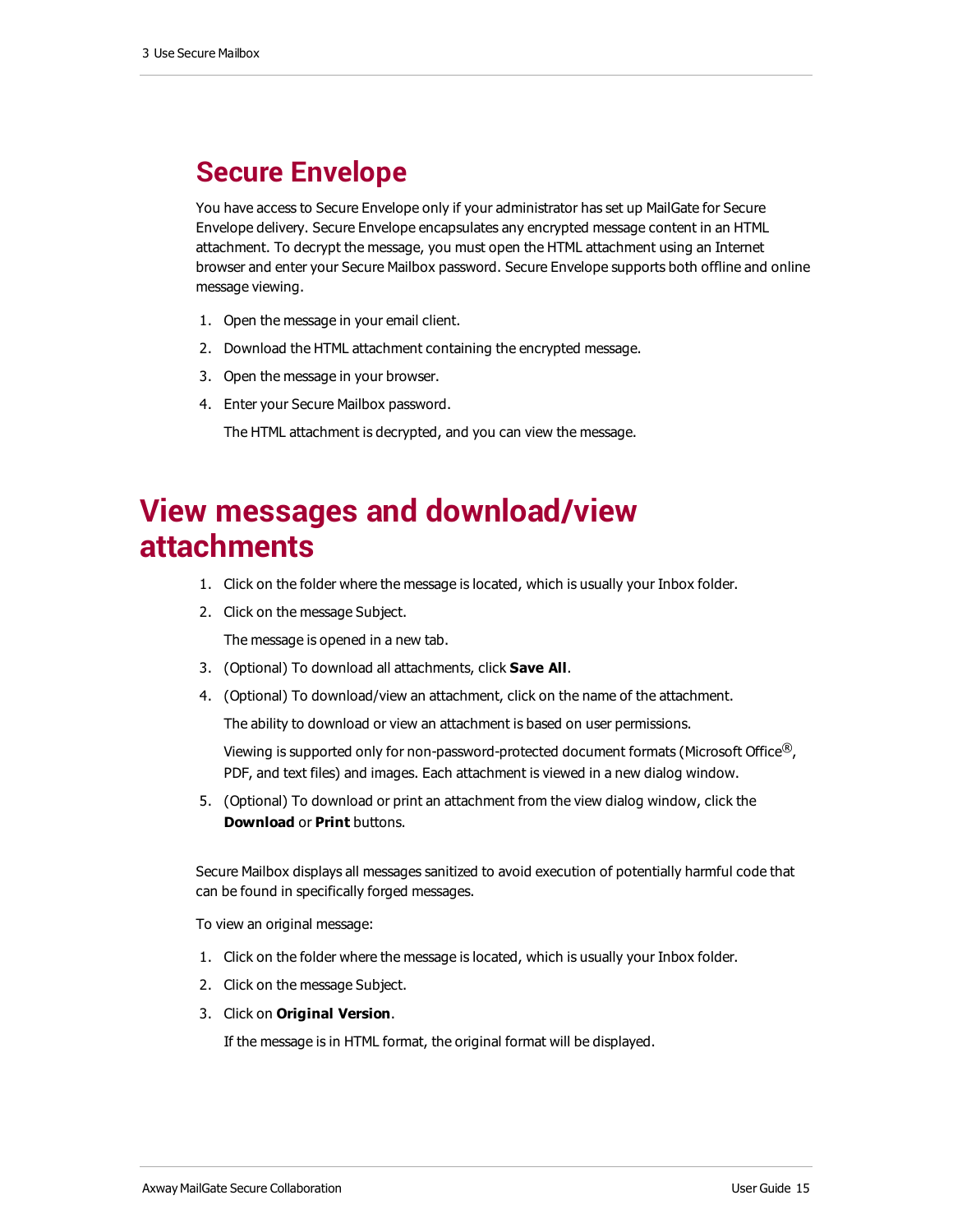# <span id="page-15-0"></span>**Compose and send mail**

- 1. Click **Compose Mail**.
- 2. In the **To** field, enter the email address of the recipient. If you want to send the message to multiple recipients, their addresses must be separated by commas.
- 3. (Optional) In the **CC** field, enter the email address to which you want to send a copy of the message. If you want to send a copy of the message to multiple recipients, their addresses must be separated by commas.
- 4. (Optional) In the **BCC** field, enter the email address to which you want to blind-copy the message. If you want to blind-copy the message to multiple recipients, their addresses must be separated by commas.

The BCC recipient address will not be visible to either the main recipient or the other copied recipients.

- 5. (Optional) Type a descriptive title for your email in the Subject line, and enter your message in the text area.
- 6. To attach a file, click **Attach File** at the top of the page, select the file in the Choose File dialog box, and click **Open**.

Alternatively, you can drag-and-drop attachments directly to the message section.

The file will start uploading. Wait until the upload finishes before sending the message.

7. Click **Send** to send the message.

If you click **Discard**, the message you composed will be deleted.

## <span id="page-15-1"></span>**Track messages**

You can track the status of any message you have sent.

1. To view the status of a message, go to the Sent Folder.

The Tracking column displays the current status of the messages.

2. Click on the **Tracking** link next to a message to display the detailed delivery status for that message.

# <span id="page-15-2"></span>**Search messages**

You can search for messages in a specific folder or in any folder based on specific criteria as explained below:

- 1. Click **Search** under SECURE MAILBOX.
- 2. Select **Status** from the drop-down list. By default, status **All** is selected.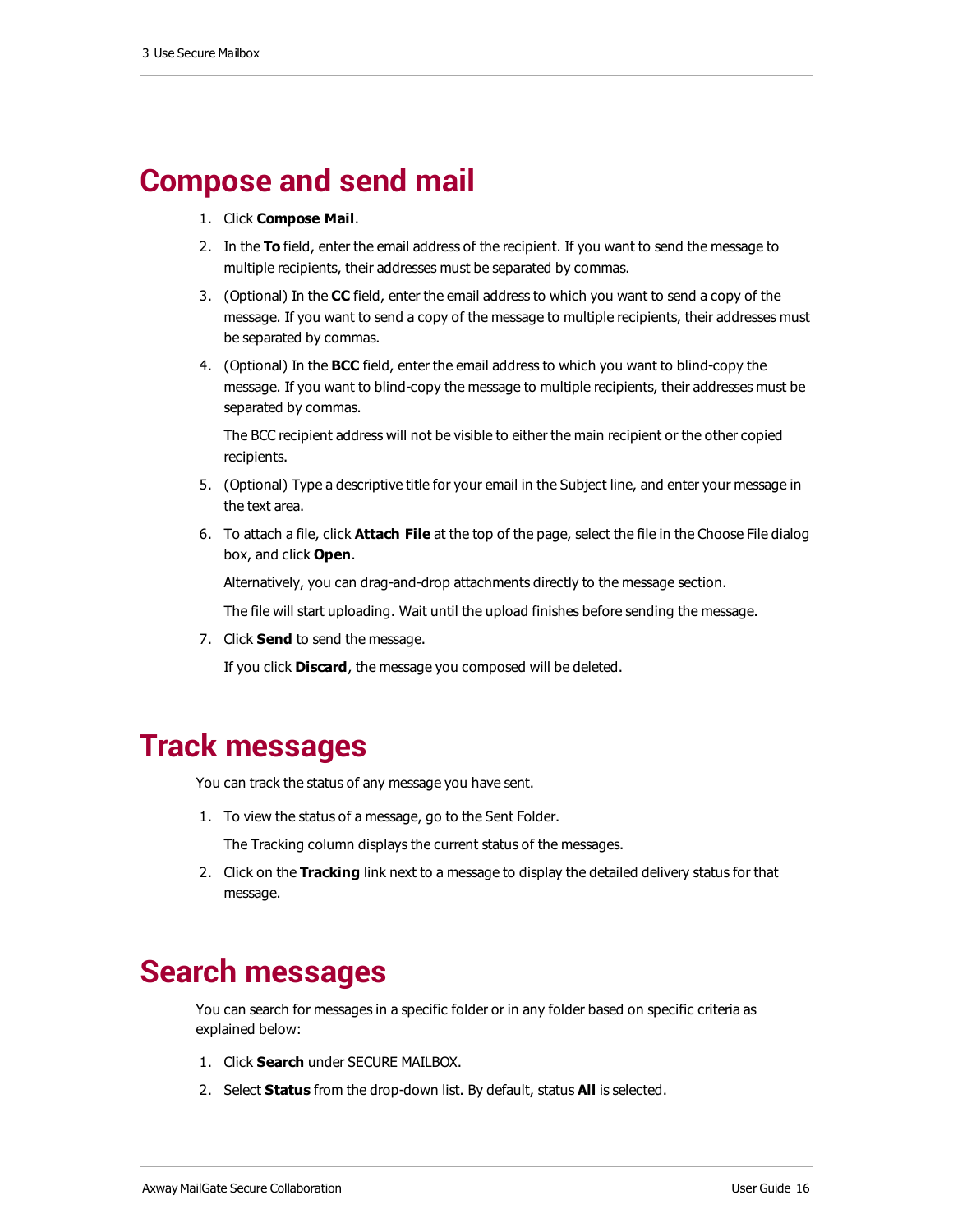- 3. Specify the Sent date, the Expiration date, or both:
	- a. Select **Today**, **Yesterday**, **Last**, **Week**, **Last Month**, or **Last Year** from the Any Date drop-down list.
	- b. Enter the date in MM/DD/YYYY or MM/DD/YY format. Alternatively, click the **Calendar** icon to select the date.
- 4. Enter the Recipient Email.
- 5. Click **Search**.

Search results are displayed in the Search Results section of the page, providing options to Delete or Move any message.

- 6. For additional search options, click **Advanced Search**.
- 7. Enter the Subject line of the message or messages you want to retrieve.
- 8. Specify the Sender's email address or the Recipient's email address, or both.

#### <span id="page-16-0"></span>**Move messages**

- 1. Select the check boxes beside the messages you want to move. You can also move an open message.
- 2. From the drop-down list, select the folder where you want to move the message(s) to.
- 3. Click **Move**.

#### <span id="page-16-1"></span>**Delete messages**

Select the check box or boxes beside the message or messages you want to delete, and then click **Delete**.

# <span id="page-16-2"></span>**Manage folders**

The Inbox, Sent, and Draft folders are created for you by default. These folders cannot be deleted or renamed.

You can create, rename, and delete the folders you have created by clicking **Manage Folders** under **SECURE MAILBOX**.

You can sort the messages in any folder in:

- Ascending or descending order of the date the message was sent.
- Ascending or descending order of the date the message expires.
- Alphabetical order of the subject line.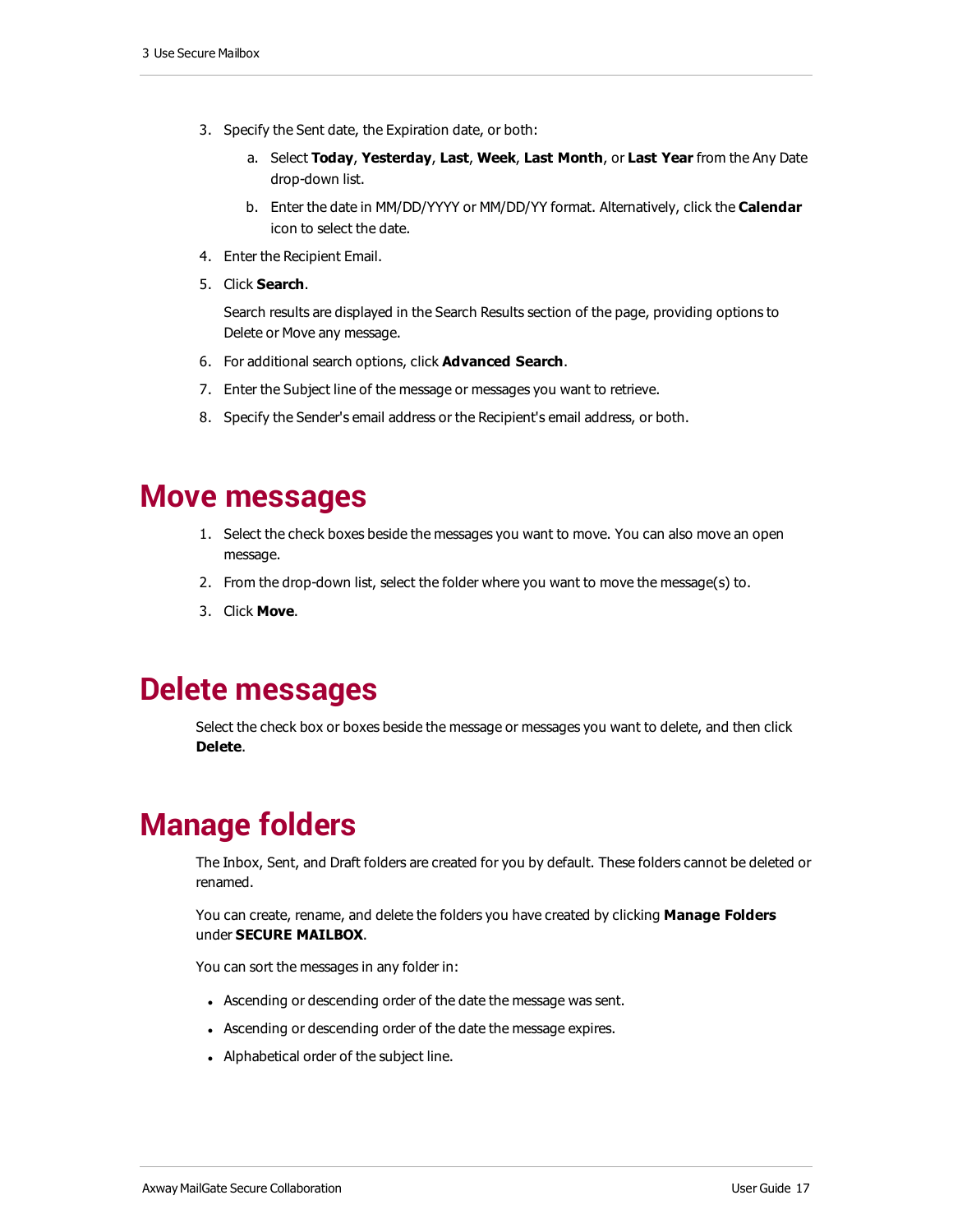# <span id="page-17-0"></span>**Create folders**

- 1. Go to **Manage Folders**.
- 2. Enter the name of the folder in the form field and click **Create**.

A new folder is created and listed in the Mail section.

# <span id="page-17-1"></span>**Rename folders**

- 1. Go to **Manage Folders**.
- 2. Select the check box next to the folder you want to rename.
- 3. Enter the new name of the folder in the newly opened pop-up window and click **OK**. The folder is renamed.

# <span id="page-17-2"></span>**Delete folders**

- 1. Go to **Manage Folders**.
- 2. Select the check box next to the folder you want to delete.
- 3. Click **Delete**.

The folder and all the messages it contains are deleted.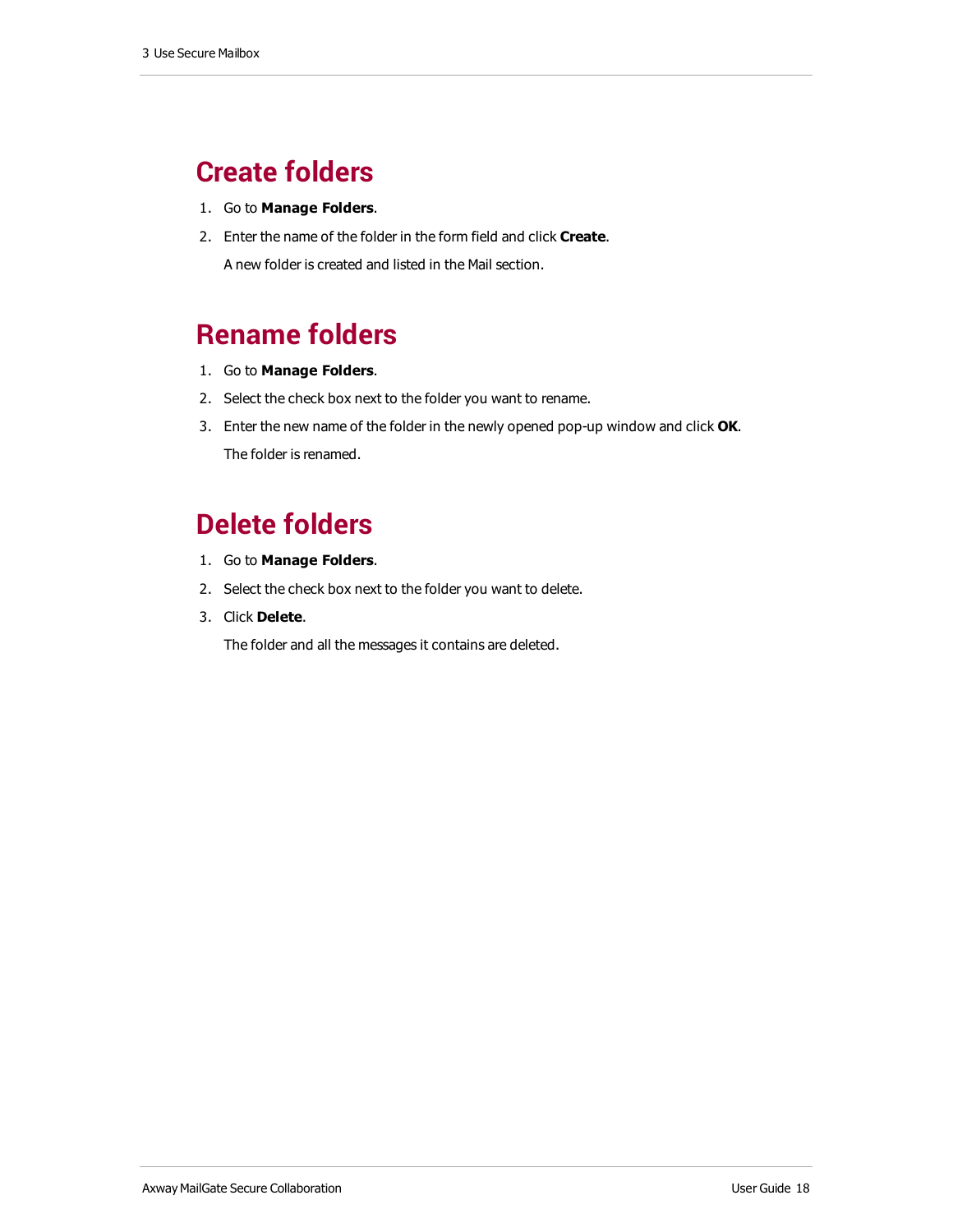# <span id="page-18-0"></span>**Use Secure Folder**

Secure Folder is a file collaboration feature that delivers folder sharing and file management through an encrypted channel. With Secure Folder, you can create folders that are shared among other users, manage folder access permissions, and upload and download files.

This chapter includes the following sections:

- [Manage folders](#page-18-1) on page 19
- [Manage files](#page-21-2) on page 22

# <span id="page-18-1"></span>**Manage folders**

You can create, rename, copy, move, share, unshare, download, and delete folders.

You can sort the files and folders in any folder in:

- Ascending or descending order of the date of the last modification
- Ascending or descending order of size
- Alphabetical order of the name

You can also link SharePoint® libraries from within Secure Collaboration, and use Secure Collaboration to create and delete libraries on your SharePoint site. Any changes you make to SharePoint libraries from Secure Collaboration affect your SharePoint site as well.

The topics in this section include:

- Create a folder [on page 19](#page-18-2)
- [Link and unlink SharePoint® libraries](#page-19-0) on page 20
- $\cdot$  [Rename a folder](#page-20-0) on page 21
- $\log$  [Copy a folder](#page-20-1) on page 21
- $Movea folderon page 22$
- <span id="page-18-2"></span>• Delete a folder [on page 22](#page-21-1)

#### **Create a folder**

- 1. From the **SECURE FOLDER** section, navigate to the place where you want to create a new folder.
- 2. Click **Create Folder**, enter the name of the folder you want to create and click **OK**.

A new folder is created and listed in the Folder section.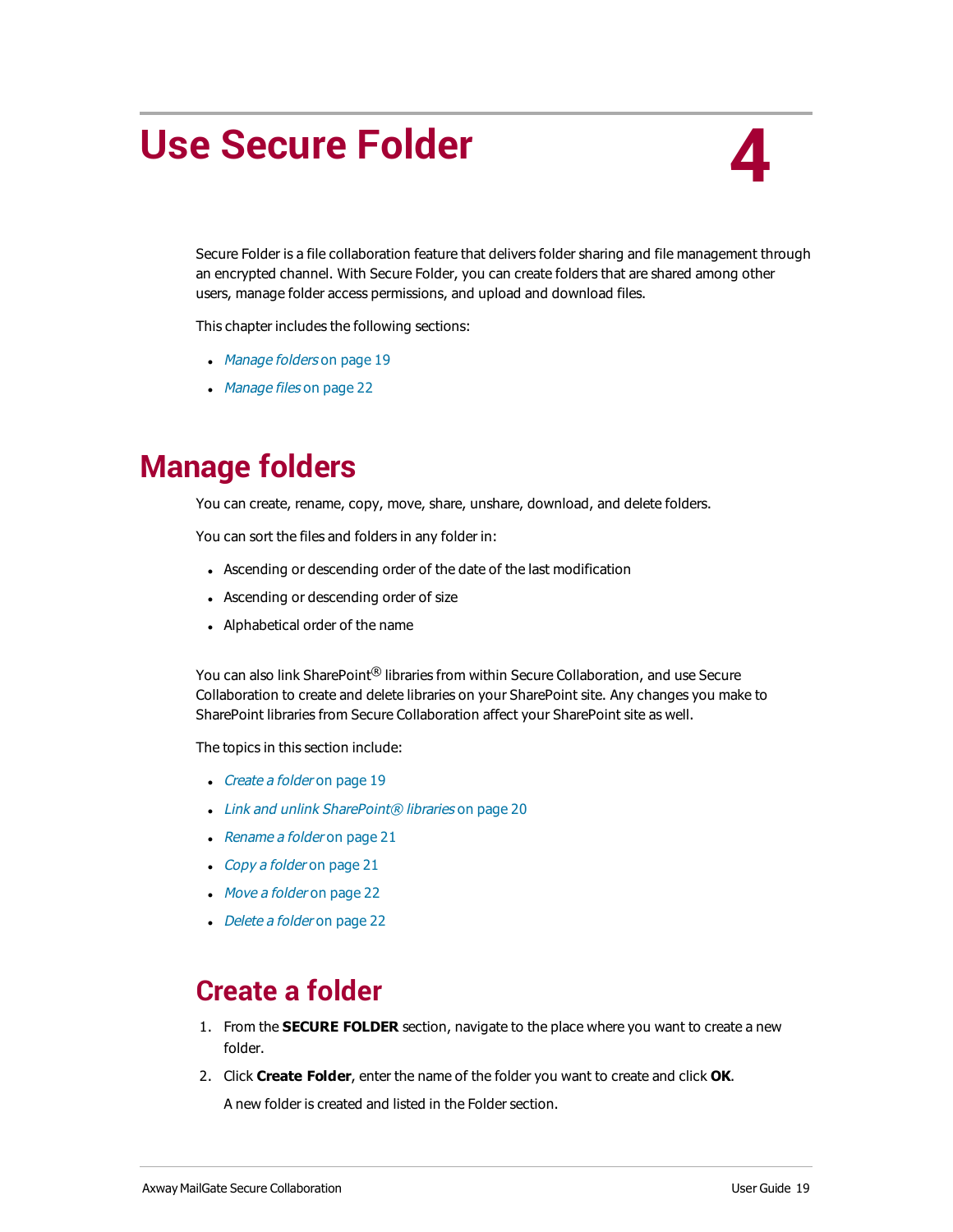#### *Share a folder*

Sharing a folder allows others to access it. You control the permissions, allowing others to access the files only as you want them to.

1. Select the check box next to the folder you want to share and click **Share**.

If the nested folder is shared with someone, and you decide to share the parent folder with someone else, the sharing permissions of the nested folder remain as originally set.

2. Enter the User Email address of the person you want to share this folder and click **Add**.

You can add as many User Email addresses as you want.

- 3. Select the radio button next to the permissions you want set for this folder.
	- **Download files** Gives users permission to download files only
	- <sup>l</sup> **Download and Upload files** Gives users permission to download and upload files to the shared folder.
	- **.** Download, Upload and Overwrite files Gives users permission to download, upload, and update files to the shared folder.

**Note**: Access permissions are per folder, not per user.

- 4. (Optional) Select the **Enable Notifications for newly added users** check box if you want the users with whom the folder is shared to receive notifications for the following:
	- Folder shared
	- Folder unshared
	- File uploaded
- 5. (Optional) Select the **Send notifications to me** check box if you want to receive email notifications when someone else uploads a file to a folder you own.
- 6. (Optional) Select the **Allow users to see with whom the folder is shared** check box if you want users to see the names of others who share this folder.

#### *Unshare a folder*

- 1. Select the check box next to the folder you no longer want to share.
- 2. Click **Share** and then click the **Unshare** button.

The selected folder is no longer shared.

#### <span id="page-19-0"></span>**Link and unlink SharePoint® libraries**

Use the My Home tab in the Secure Folder section to link or unlink SharePoint libraries to Secure Folder. Once linked, working with folders and files in a SharePoint library will affect the contents on the SharePoint site itself.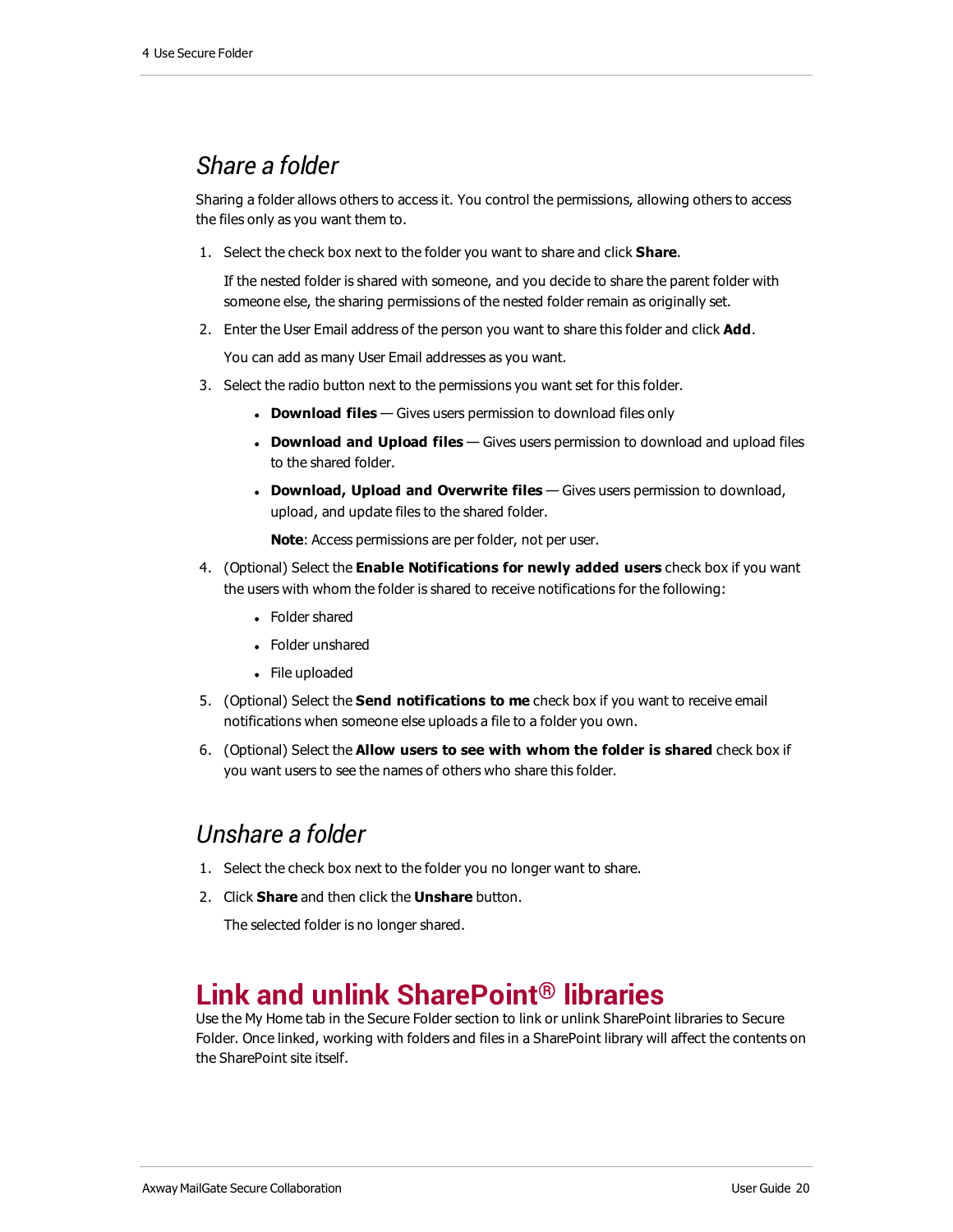#### *Link SharePoint libraries*

You can only create SharePoint libraries within existing SharePoint libraries to which you have a link in Secure Collaboration.

- 1. From the SECURE FOLDER section, go to **My Home**.
- 2. Click the **Create Folder** drop-down menu and select **Link SharePoint® Libraries**. The **Link SharePoint® Libraries** dialog is displayed.
- 3. Enter the path to the SharePoint site to which you want to link (for example, /sites/folder/sub-folder/) and click **Lookup**.
- 4. If authentication is required, the **SharePoint® Authentication Required** dialog is displayed. Enter your SharePoint credentials, and click **Save**.

The Link SharePoint Library dialog displays a tree-style list of folders available to you.

5. Select the folder to which you want to link and click **Link**.

A new link to a SharePoint library is created and listed in the Folder section.

#### *Unlink SharePoint libraries*

- 1. From the SECURE FOLDER section, go to **My Home**.
- 2. Select the check box next to the SharePoint library or libraries you want to unlink.
- 3. Click **Unlink**.

The selected SharePoint library or libraries are now unlinked and are no longer visible from Secure Folder.

## <span id="page-20-0"></span>**Rename a folder**

- 1. Select the check box next to the folder you want to rename and click **Rename**.
- 2. Enter the new name of the folder in the newly opened pop-up and click **OK**. The folder is renamed.

## <span id="page-20-1"></span>**Copy a folder**

1. Select the check box next to the folder you want to copy and click **Copy**.

A pop-up window is displayed, showing available destinations for copying.

2. Select the destination for your folder and click **Copy**.

If you copy a shared folder, the new copy will no longer be shared.

If you copy a folder to a shared destination folder, the copied folder will be shared with the same collaborators and have the same permissions.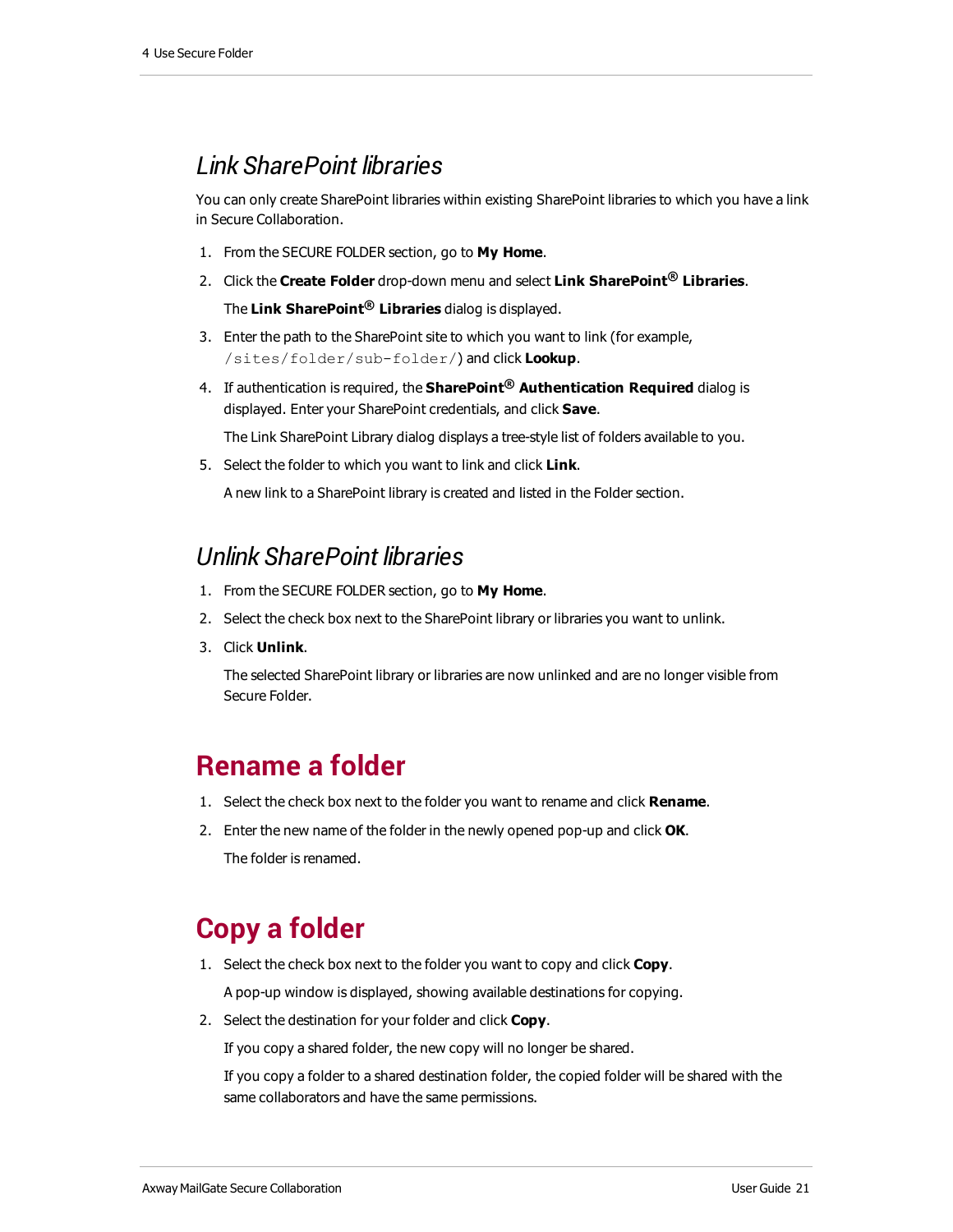#### <span id="page-21-0"></span>**Move a folder**

- 1. Select the check box next to the folder you want to move and click **Move**. A pop-up window is displayed, showing available destinations for moving.
- <span id="page-21-1"></span>2. Choose where you want to move your folder and click **Move**.

#### **Delete a folder**

Deleting a folder deletes all the files and folders stored in that folder.

- 1. Select the check box next to the folder you want to delete.
- 2. Click **Delete**.
- 3. Click **OK** in the dialog box to confirm your decision.

The folder and all the items it contains are deleted.

# <span id="page-21-2"></span>**Manage files**

You can upload, download, rename, copy, move, and delete any of the files in your folders. If you have enabled notifications, notifications will be sent to those users who share the folder when you upload any files.

The topics in this section include:

- Upload files [on page 22](#page-21-3)
- Download files [on page 23](#page-22-0)
- View files [on page 23](#page-22-1)
- Rename files [on page 23](#page-22-2)
- Copy files [on page 23](#page-22-3)
- $Move$  files [on page 24](#page-23-0)
- <span id="page-21-3"></span>• Delete files [on page 24](#page-23-1)

## **Upload files**

- 1. Open the folder into which you want to upload a file.
- 2. Click **Upload**.
- 3. Click **Add** and select the file you want to upload.
- 4. (Optional) Enter a description of the file.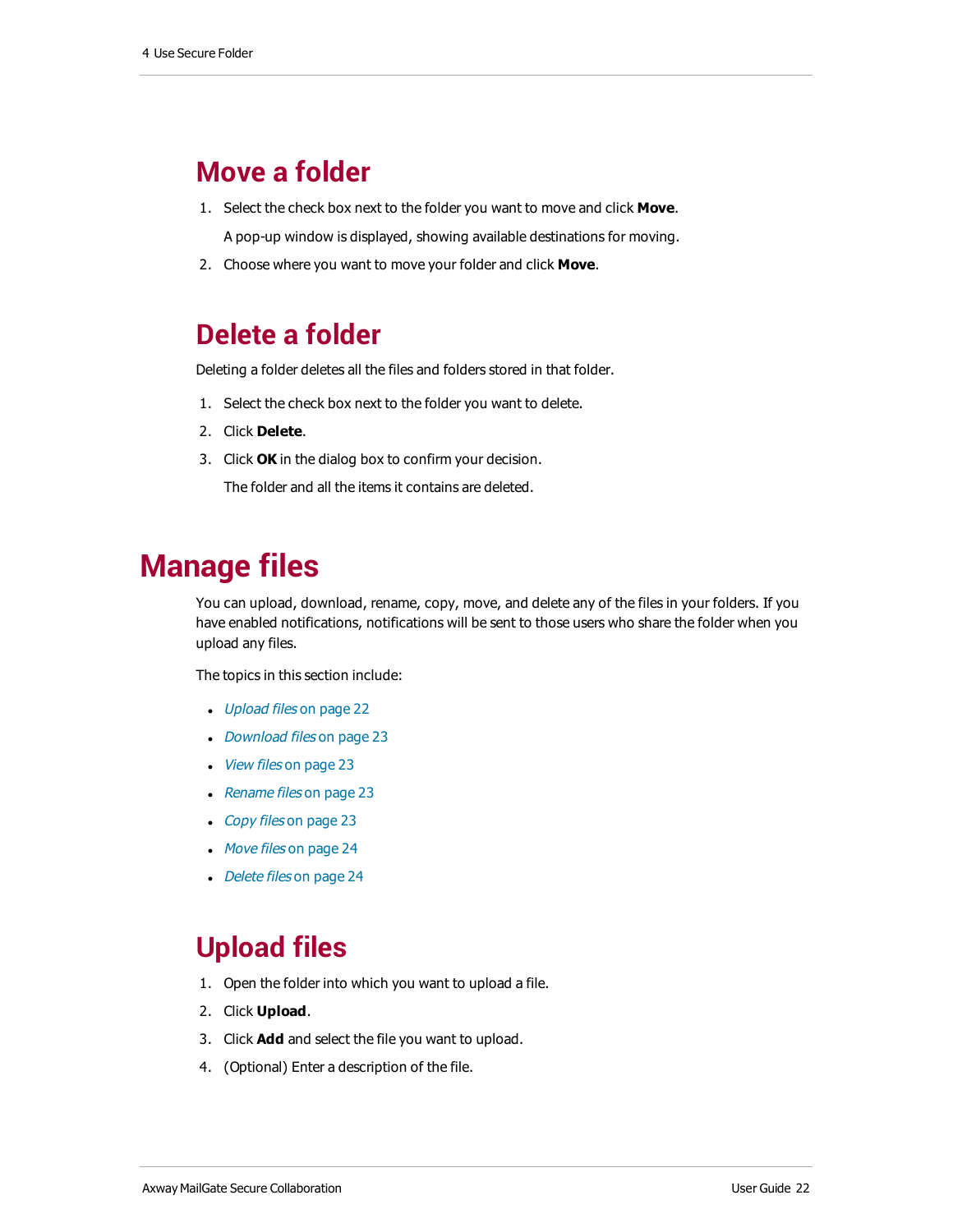5. Click **Upload**.

The file is uploaded.

## <span id="page-22-0"></span>**Download files**

- 1. Click on name of the folder from which you want to download a file.
- 2. Select the check box(es) of the file(s) you want to download.
- 3. Click **Download**.

The file is downloaded.

#### <span id="page-22-1"></span>**View files**

- 1. Open the folder that contains the file you want to view.
- 2. Click on the name of the file.
	- **Note** The ability to download or view a file is based on the user's permissions.

Viewing is supported only for non-password-protected document formats (Microsoft Office, PDF, and text files) and images. Each file is viewed in a new dialog window.

3. (Optional) To download or print a file from the file view window, click the **Download** or **Print** buttons.

#### <span id="page-22-2"></span>**Rename files**

- 1. Open the folder containing the file you want to rename.
- 2. Select the check box next to the file you want to rename.
- 3. Click **Rename**.
- 4. Enter the new name in the pop-up dialog box.
- 5. Click **Rename**.

The file is renamed.

## <span id="page-22-3"></span>**Copy files**

- 1. Open the folder containing the files you want to copy.
- 2. Select the check box next to the files you want to copy.
- 3. Click **Copy** and select the folder into which you want to copy the files.
- 4. Click **Copy**.

The files are copied to the new folder.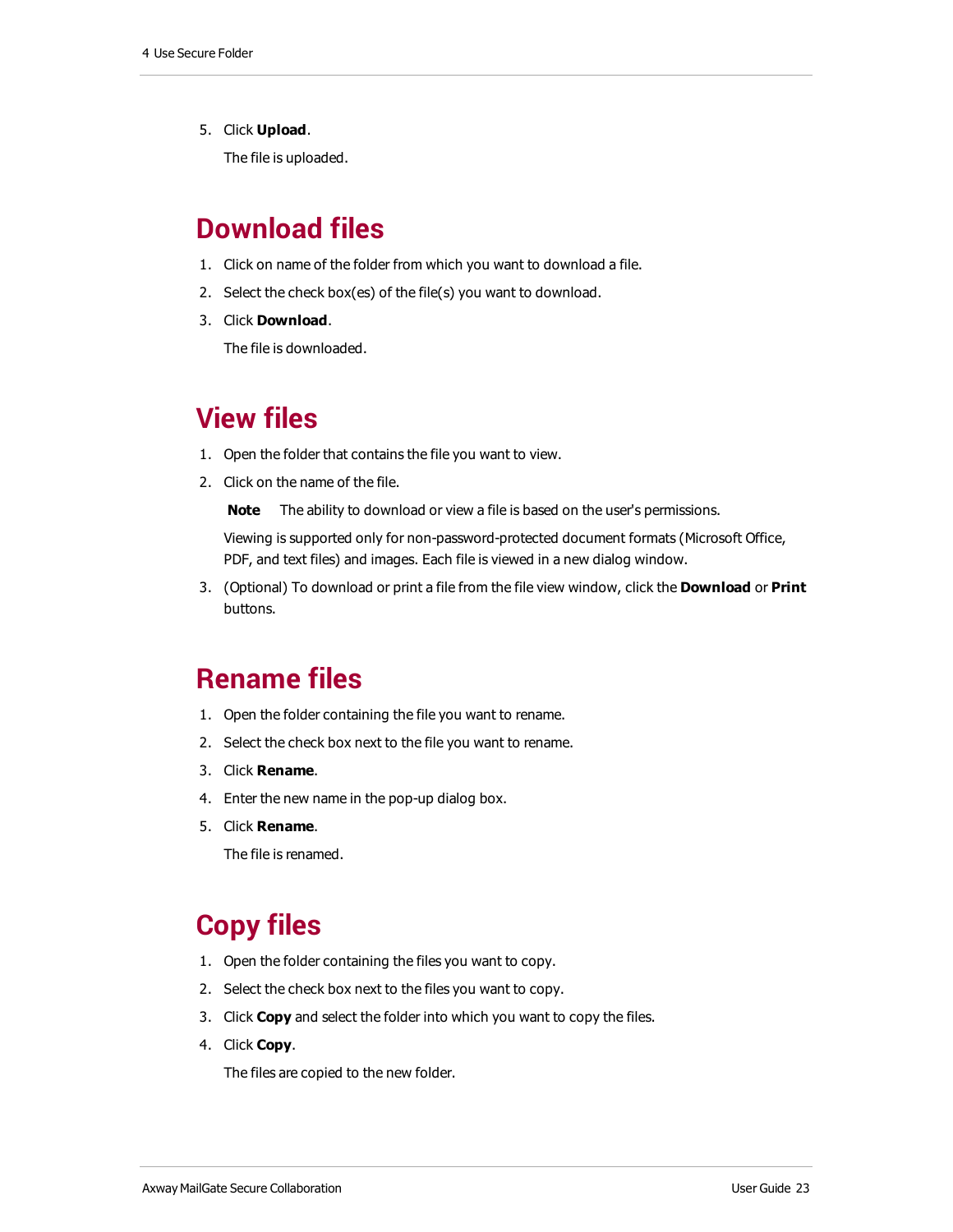#### <span id="page-23-0"></span>**Move files**

- 1. Open the folder containing the files you want to move.
- 2. Select the check box next to the files you want to move.
- 3. Click **Move** and select the folder into which you want to move the files.
- 4. Click **Move**.

The files are moved to the new folder.

## <span id="page-23-1"></span>**Delete files**

- 1. Open the folder containing the files you want to delete.
- 2. Select the check box next to the files you want to delete.
- 3. Click **Delete**.
- 4. Click **OK** in the dialog box to confirm your decision. The selected files are deleted.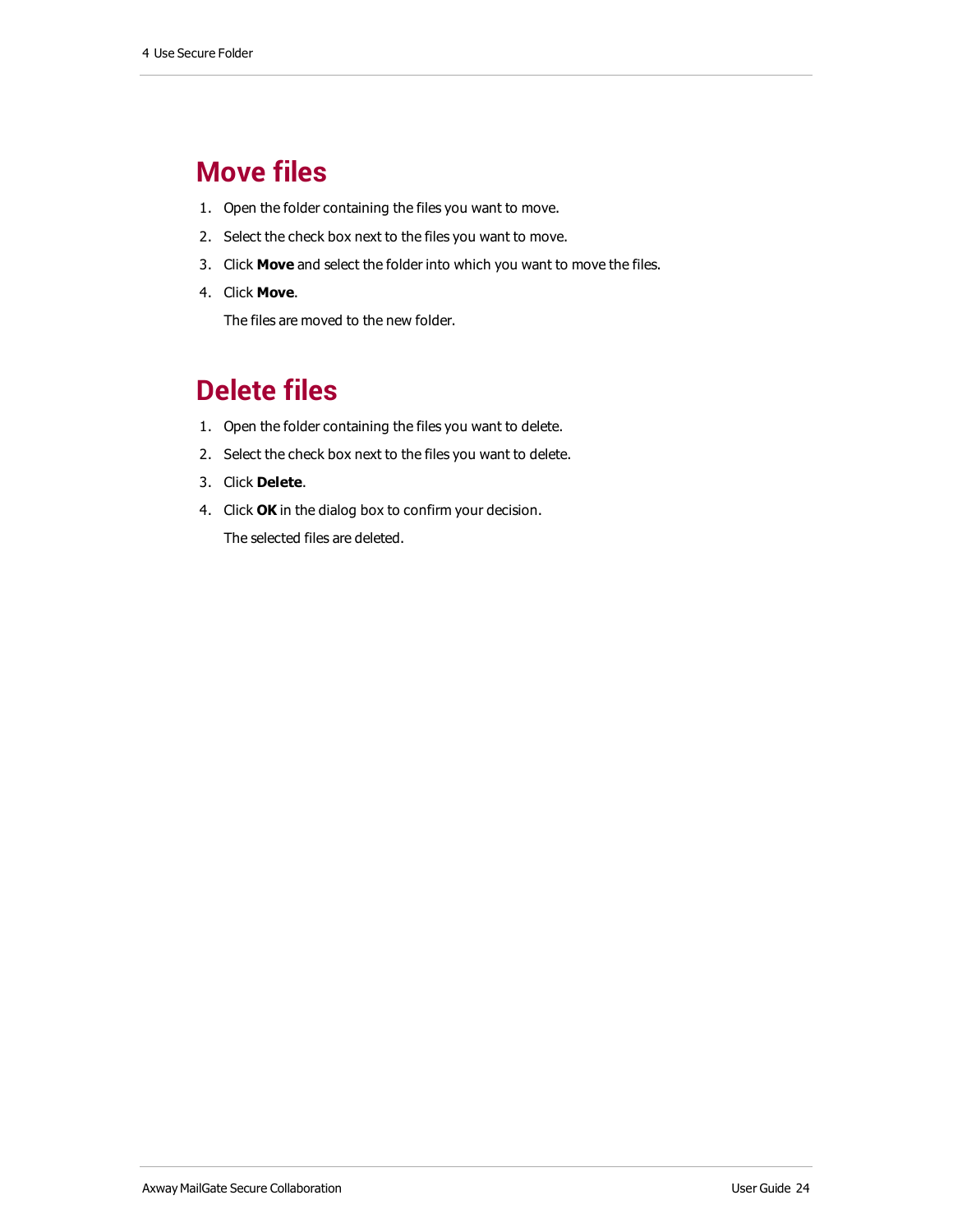# <span id="page-24-0"></span>**Lists and reports**

**5**

MailGate SC provides three options for lists and reports:

- **Mail History** See [Use the Mail History](#page-24-1) on page 25.
- **Trusted Senders** See [Manage trusted senders](#page-24-2) on page 25.
- **Blocked Senders** See [Manage blocked senders](#page-25-0) on page 26.

# <span id="page-24-1"></span>**Use the Mail History**

The MailGate Administrator sets the enterprise-wide spam policy for incoming messages. You can check the spam report that is specific to your messages and make changes that affect only your messages. Depending on your MailGate setup, some lists and reports might not be available.

- When you open the Mail History, you will see a list of unfiltered spam messages in the Search Result section of the page. They will be tagged as Junk, Bulk, or Legit. Use the Status check box to change the message designation or have it sent to you.
- To filter spam messages by type, select your preferred Message Type from the options in the drop-down list and click **Search**.

Only messages of the type you selected will be displayed in the Search Result section of the page.

• To filter spam messages by date received, select Message Received from the options in the dropdown list.

Only messages received in the time period you selected will be displayed in the Search Result section of the page.

# <span id="page-24-2"></span>**Manage trusted senders**

Trusted senders are senders with whom you correspond and whose messages you can be sure will not carry viruses. Your MailGate administrator may have programmed certain email addresses or domains of partners, suppliers, or customers. You can search for, add, or delete a specific sender or domain.

<sup>l</sup> To search by email address, select **Sender Email Address**, enter the address into the field, and click **Search**.

The results are displayed in the Email Addresses section.

**To search by email domain, select Sender Email Domain, enter the domain into the field,** and click **Search**.

The results are displayed in the Email Domains section.